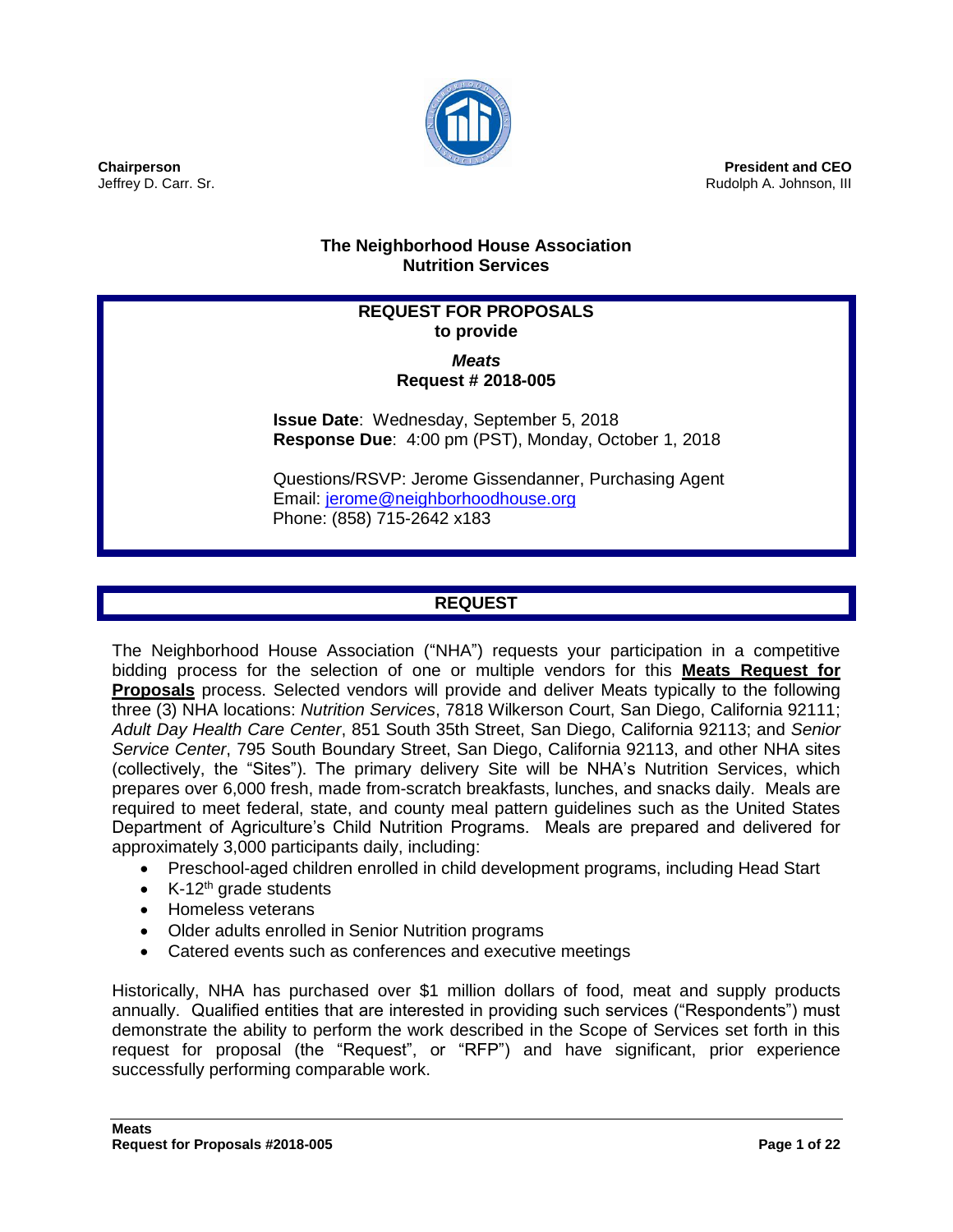## **TIME LINE**

| Event                                                                    | <b>Date</b>                   |
|--------------------------------------------------------------------------|-------------------------------|
| <b>RFP Published</b>                                                     | Wednesday, September 5, 2018  |
| <b>RSVP Date for Mandatory Nutrition Services</b><br><b>Bidders Tour</b> | September 13, 2018 4:00 PM    |
| <b>Mandatory NHA Nutrition Services Bidders</b><br>Tour                  | September 18, 2018, 9:30 AM   |
| Deadline for Questions                                                   | September 21, 2018 at 4:00 PM |
| Last Day to post Responses to Questions                                  | September 26, 2018 by 4:00 PM |
| RFP Submission Deadline & RFP Closed                                     | October 1, 2018 at 4:00 PM    |
| Request for Best and Final Offer                                         | October 5, 2018               |
| <b>Bidders Oral Presentation</b>                                         | October 10 and 12, 2018       |
| <b>Bid Award Letters</b>                                                 | October 19, 2018              |
| <b>Contracts Sent to Awardees</b>                                        | November 1, 2018              |
| <b>Vendor Contract Final Execution</b>                                   | December 1, 2018              |
| <b>Contract Start Date</b>                                               | January 1, 2019               |

*This Request is not an offer or commitment to purchase any goods or services or to award or enter into a contract.*

# **1.0 ABOUT NEIGHBORHOOD HOUSE ASSOCIATION**

Neighborhood House Association (NHA) is a California nonprofit, public benefit corporation and recognized as a 501(c)(3) tax-exempt organization with its administrative office located at 5660 Copley Drive, San Diego, CA 92111. Having served the local community for over 100 years, NHA operates one of San Diego's largest multi-purpose human service agency that facilitates leadership in communities and assists more than 24,000 families annually. NHA operates over 120 locations throughout San Diego County, delivering services that are designed to improve the quality of life through programs related to child development, feeding seniors and assisting them to live on their own, mental health services, housing and rental assistance, and related social services. Established in 1914 as a settlement house to serve the growing immigrant population and incorporated in 1923, NHA programs currently include:

| <b>Adult Day Health Care</b> | <b>Homework Center</b>                  |
|------------------------------|-----------------------------------------|
| <b>Black Infant Health</b>   | Financial Coaching & Counseling Program |
| Friendship Clubhouse         | Innovisions                             |
| <b>Geriatric Specialty</b>   | <b>Nutrition Services</b>               |
| <b>Head Start</b>            | <b>Project Enable</b>                   |
| <b>Early Head Start</b>      | Project In-Reach                        |
| <b>HIV/AIDS Services</b>     | <b>Senior Nutrition Center</b>          |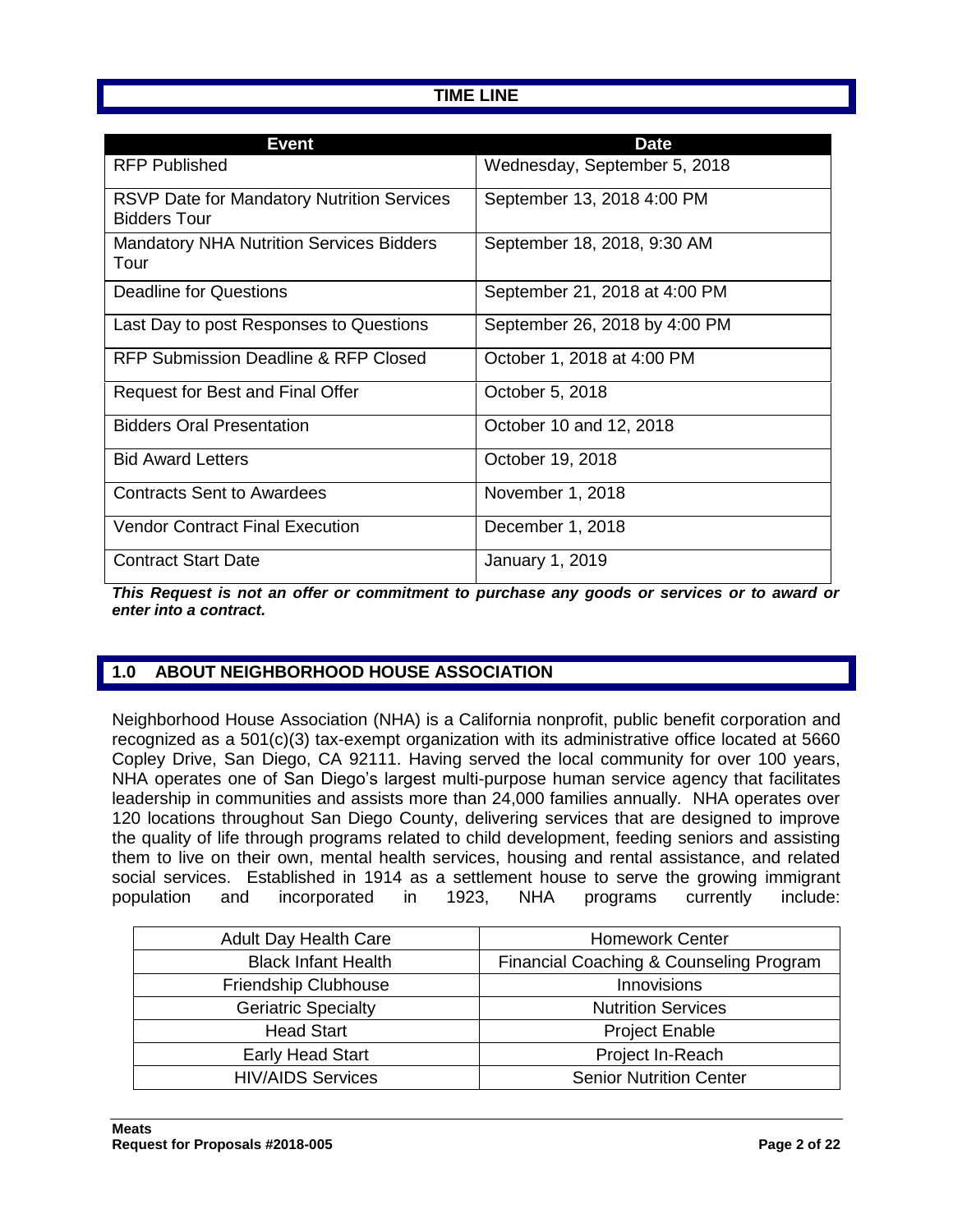NHA has adopted a corporate policy reaffirming its commitment to equal opportunity contracting. Small, local, disadvantaged, women-owned, and ethnic minority-owned businesses are encouraged to submit responses to this Request.

#### **For further information, please refer to the NHA website: [www.neighborhoodhouse.org.](http://www.neighborhoodhouse.org/)**

#### **2.0 NHA NUTRITION SERVICES SUMMARY AND PROJECT OBJECTIVE**

NHA's Nutrition Services currently produces and delivers over 6,000 breakfasts, lunches, and snacks made fresh and from-scratch using whole ingredients and meats. Meals are delivered daily to more than 50 locations throughout San Diego County. In addition to producing meals for NHA's Head Start children, Nutrition Services also vends meals to preschools, schools, senior nutrition centers, summer food service sites, and also caters meals for small and large executive meetings and conferences. Nutrition Services leads the way locally and nationally in cooking healthy meals made from scratch in a large, institutional-cooking type of operation. NHA's registered dietitian develops recipes and menus that use whole, fresh, local, natural, and organic ingredients. The menu and unique food service operation have been highlighted by the California Department of Education as best practices. In May 2012, NHA was presented the inaugural *Let's Move! Child Care* award by former First Lady Michelle Obama, for which the menu was the focal point. Pew Charitable Trusts, in conjunction with the Robert Wood Johnson Foundation, used NHA's Nutrition Services as a case study to inform the USDA of best practice models. Annual survey data over the last several years indicates that an average of 96% of parents and children say they enjoy the meals they are served by NHA.

Sourcing meat is important for various reasons including high quality nutrition, as well as to further drive home the message about healthy eating, seasonal food, where food comes from, and how food grows. In an effort to source more meat and custom ordered meat cuts, NHA's Nutrition Services and Head Start participate in Farm to Preschool. Farm to Preschool's goal is to influence the eating habits of young children while their preferences are forming; creating healthy lifestyles through good nutrition and experiential opportunities such as gardening; and ultimately influencing policies to address the childhood obesity epidemic.

High quality food and nutrition are paramount at NHA. Many of NHA's Head Start sites have school gardens where they grow fresh fruits and vegetables. They may additionally use meats in cooking experiments. Cooking classes are provided to parents that mimic the menu served in the classroom. NHA's goal with RFP #2018-005 is to identify vendors that is best suited to help further NHA's efforts in combatting childhood obesity by way of making healthy meals made from scratch using meats.

A mandatory Nutrition Services Tour of NHA's Nutrition Services will be held on September 18, 2018. This 90-minute event will include an insightful overview of NHA and the agency's work in the community with a heavy focus on the agency's Nutrition Services. It will be held at NHA's Nutrition Services facility, located at 7818 Wilkerson Ct., San Diego, CA 92111. **Attendance is mandatory for bids to be considered**.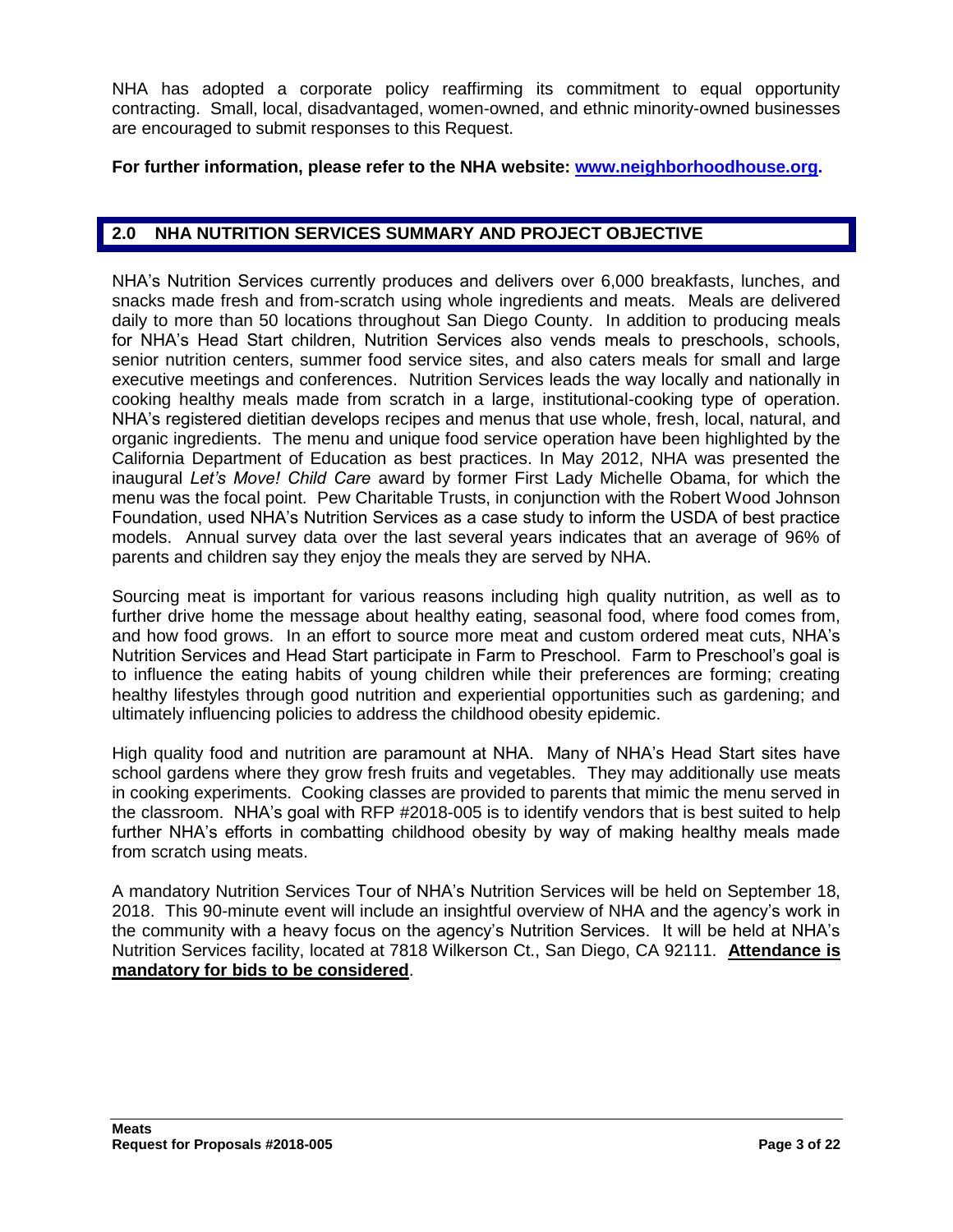# **3.0 SCOPE OF SERVICES FOR THIS REQUEST**

NHA desires to engage the services of meat companies located within (or easy access to) the San Diego County area, to supply and deliver meats.

NHA needs flexibility with ordering timelines. It is preferred that orders be accepted with as little as one-day notice. Accommodating emergency orders to be delivered on the same day is also highly desired.

Services to be performed will include the delivery of meats ordered by NHA, including those products listed in Exhibit A attached hereto and incorporated herein by this reference. Please note that the produce listed in Exhibit A is intended to represent only those items frequently used at NHA sites and actual orders made by NHA may include additional variety.

Respondent should anticipate and be equipped to accept, process, and perform orders made over the phone, internet, or email by NHA. Additionally, respondent should be equipped to perform NHA deliveries, within the specified timeframe, on a daily, twice-weekly and/or weekly delivery schedule, to the extent required by NHA to maintain optimum stock levels. Delivery times must be prior to 1:30PM and be negotiated on a case-by-case basis. Food demand will likely fluctuate from week to week and month to month.

**Services must be performed in accordance with the specifications, terms and conditions of a fully executed written contract. Such terms include, but are not limited to, applicable federal and California Department of Food and Agriculture standards regulating food quality and wholesomeness**. A specimen of NHA's standard contract terms and conditions is attached to this Request, in the document entitled "Specimen Contract", attached hereto as **Exhibit B** and incorporated herein by this reference.

The anticipated start date for work on this project is January 1, 2019. The expected contract term is expected to be a total of five (5) years that is expected to be an initial one-year contract term with 4 additional option year awards in one year increments. The option year awards are at the discretion of NHA.

#### **4.0 QUESTIONS, RESPONSE REQUIREMENTS, AND CONTENT**

Prior to submitting a response, the Respondent must carefully review this Request and any addenda subsequently issued. The Respondent is responsible for seeking any clarification or information needed to respond. Questions must be submitted via email to: Jerome Gissendanner, Purchasing Agent, at [jerome@neighborhoodhouse.org.](mailto:jerome@neighborhoodhouse.org) Please refer to the Time Line in this RFP for dates pertaining to the question and answer deadlines. The Respondent is solely responsible for any deficiencies in the response submitted.

The Respondent must review the terms and conditions set forth in the NHA Sample Meat Contract and, in the Request Response Submittal Form, attached hereto as Exhibit "C", specifically identify any provisions the Respondent finds unacceptable or desires to negotiate. The Respondent is solely responsible for all costs, direct and/or indirect, that it incurs by responding to this Request. NHA will incur no obligation or liability in connection with the submittal of a response.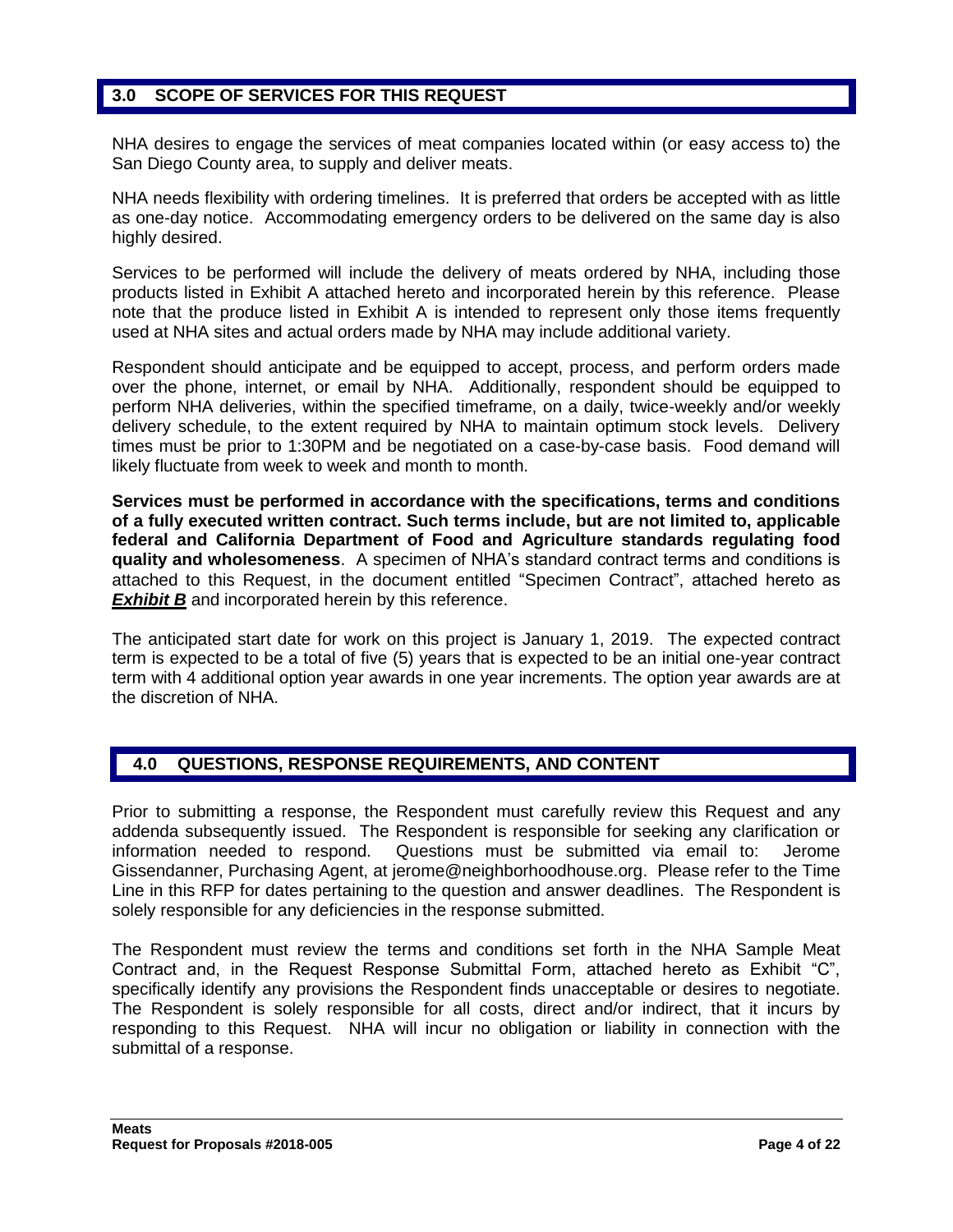A responsive submittal must include the following:

- 1. A completed **Exhibit A -** Product Price List(s) The total price listed on Exhibit A must be provided on the same option submittal form under Exhibit C.
- 2. A completed and signed **Exhibit C** NHA Request Response Submittal Form;
- 3. A completed **Exhibit D** Vendor References Form listing of at least three (3) relevant client references that NHA may contact.
- 4. A signed **Exhibit E** Certifications page;
- 5. A brief description of the firm or business entity, including business history, number of employees, organization structure, ownership structure and expertise, and résumés for principals or employees who would perform the Services in this Request; *or* in the case of an individual Respondent, a detailed personal résumé or curriculum vitae;
- 6. A detailed listing and description of experience, specialized training, and other information that demonstrates the Respondent's expertise and capacity to provide the Services specified in this Request;
- 7. A detailed description of the notification, hold and recall procedures Respondent would perform, in the event of a food product and/or supply recall;
- 8. Online ordering instructions, demonstrating the procedures NHA would need to follow to place online orders to Respondent. Please include anticipated processing times and other pertinent information related to orders placed via the Internet;
- 9. Respondent's financial rating and any documentation which indicates the most current financial stability of Respondent's business operations and credit worthiness, including but not limited to, Dun & Bradstreet (D-U-N-S) rating(s), recent year-end financial statements, etc.;
- 10. A statement by Respondent disclosing potential and/or pending *material* litigation;
- 11. Any other relevant information that Respondent believes would assist NHA in evaluating the submittal, including a statement by Respondent which clearly identifies any business relationship that Respondent believes may give rise to a conflict of interest, if selected to provide the Services in this Request.

# **5.0 PRODUCT PRICE LISTS**

The Product Price Lists, attached hereto as **Exhibit A** are a compilation of the meat products ordered most frequently by NHA. Multiple bids may be selected. Product Price Lists contain the listing of products. *Respondents are not to alter any items preprinted on these price list sheets. For accurate cost comparisons, price must be provided for the pack quantity and pack size indicated on the sheets.*

The total cost for Exhibit A must be included in **Exhibit C -** *Request Response Submittal Form.*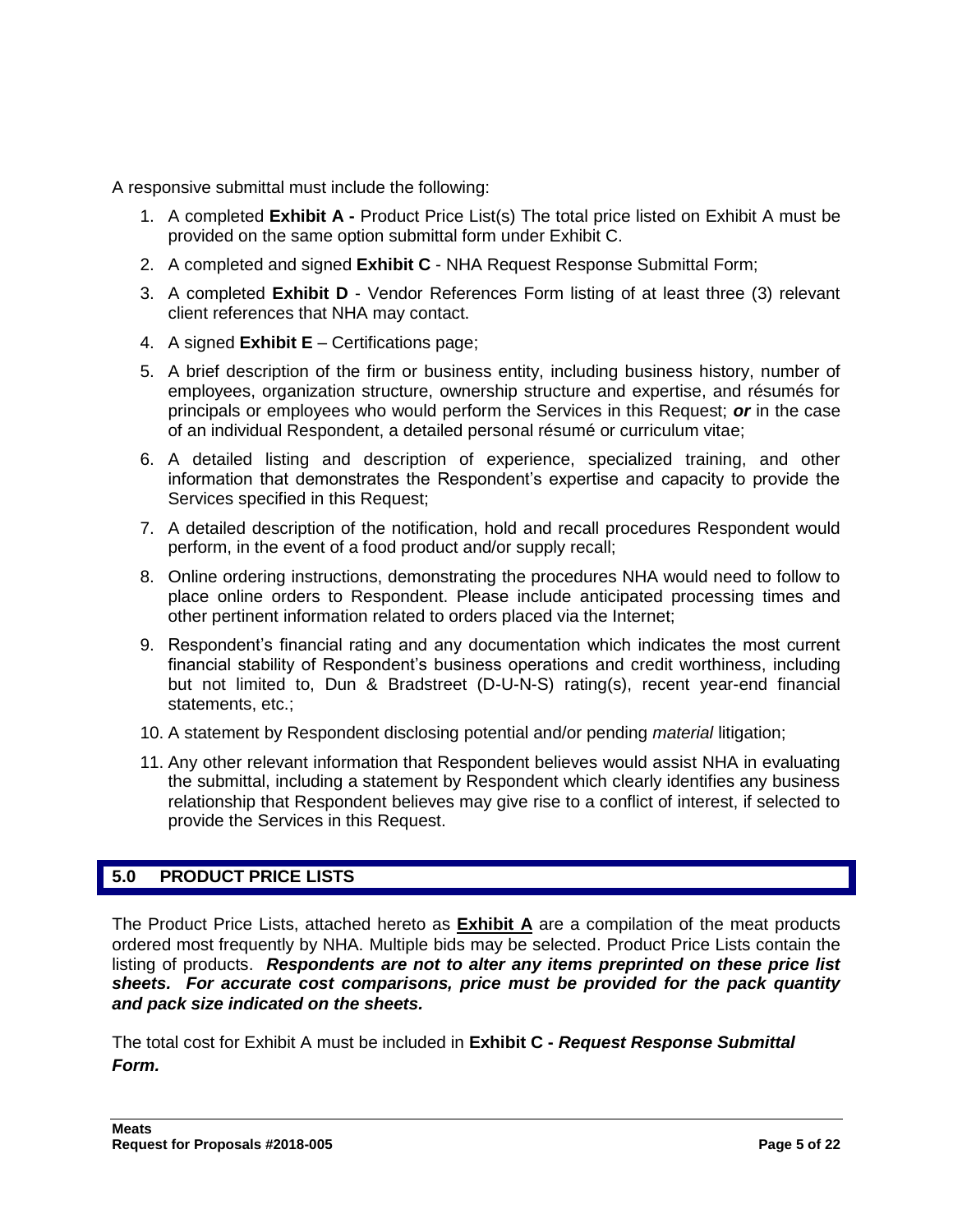## **6.0 RESPONSE SUBMITTAL PROCEDURES**

Prior to submitting a response, Respondent must carefully review this Request and any addenda subsequently issued. Respondent is responsible for seeking any clarification or information needed to respond. Respondent is solely responsible for any deficiencies in the response submitted.

#### **Addenda**

Any material changes to this Request resulting from either a Clarification, submitted by a prospective Respondent, or a business decision of NHA, will be posted on NHA's website. All changes in such addenda shall supersede or supplement this Request. Respondents are solely responsible for determining whether any addenda have been issued prior to submittal of a response.

#### **Quotations**

All prices and quotations must be in ink or typewritten. No pencil figures or erasures permitted. Mistakes may be crossed out and corrections inserted adjacent thereto and must be initialed in ink by person signing quotation. No oral or telephone quotations or modifications will be accepted.

#### **Bid Submittal Package**

Submit a complete proposal package to NHA no later than **Monday, October 1, 2018 at 4:00 PM** in the following manner:

- 1. One original hard copy bid clearly marked, "Original."
- 2. Five hard copies clearly marked, "Copy."
- 3. One W-9 Form

Respondent must submit the Bid Submittal Package in typed or printed document form, on 8½" x 11", white paper, in a sealed envelope(s). All documents listed above must be identical. Hard copy submissions may be hand-delivered or mailed and must be received by NHA by the deadline listed in the timeline above.

Hard copy submissions must be sealed in an envelope addressed to:

Neighborhood House Association Attn: Jerome Gissendanner, Purchasing Agent Procurement Division – RFP #2018-005 5660 Copley Drive, San Diego, CA 92111

Only complete bid proposals will be considered. Bids with missing information will be considered incomplete and may not be considered in the competitive bid analysis.

#### **RFP Submissions Deadline and Closure**

RFP #2018-005 will close on **Monday, October 1, 2018 at 4:00 PM**. Late submissions will not be accepted under this solicitation. **ALL proposals** must be received and date/time stamped at NHA no later than the stated deadline.

#### **Award Notification to Bidders**

Respondents will be notified in writing of the solicitation outcome after the evaluation committee has recommended and the Board of Directors has approved the Awardee.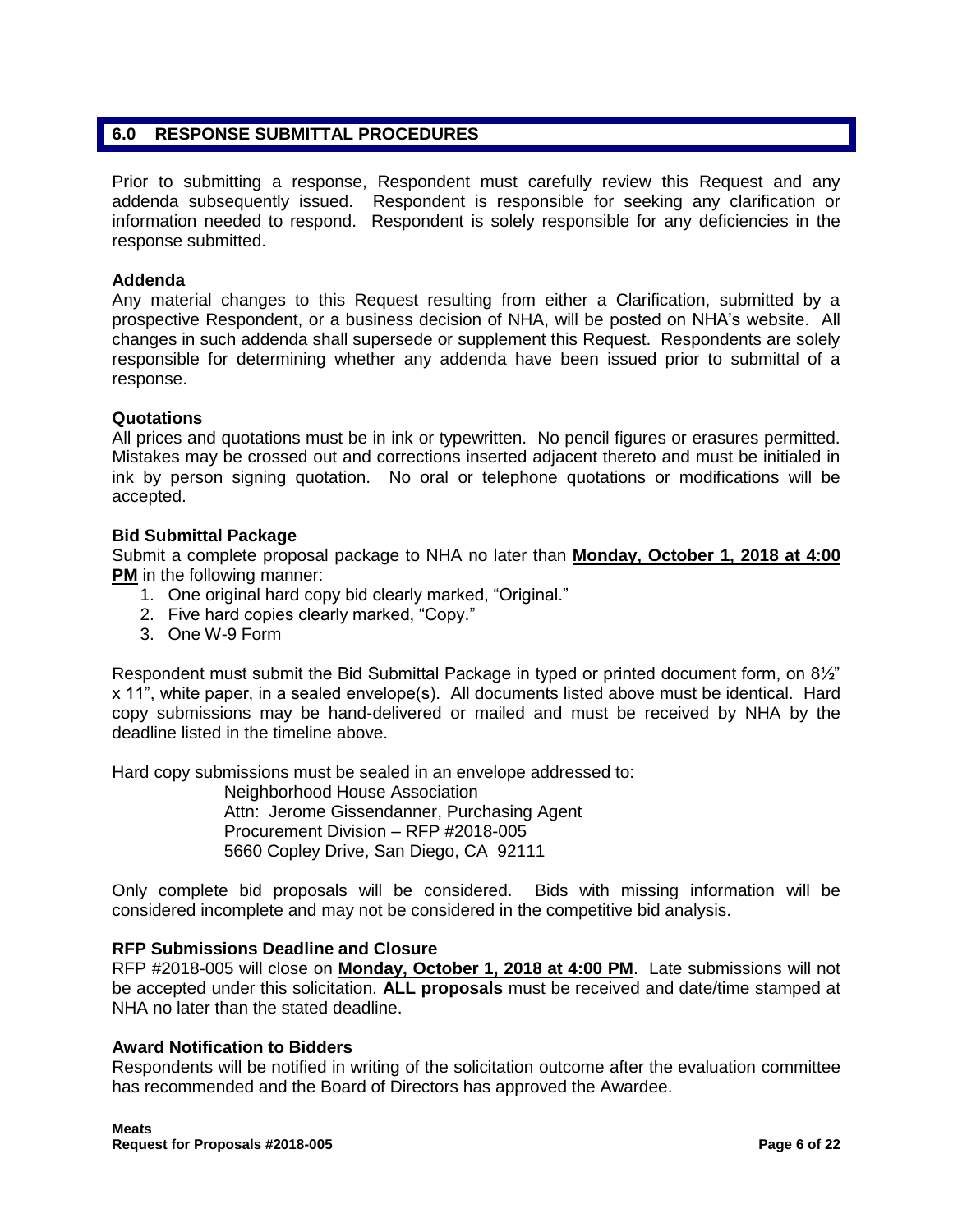#### **Withdrawal of Submittal**

A Respondent may withdraw its proposal by written request at any time prior to the submittal deadline. NHA will shred, not return, the submittal package.

#### **7.0 CONFIDENTIALITY**

Respondent may have or may be provided access to NHA's proprietary items or confidential information, including but not limited to, all the information acquired by Respondent for the purpose of developing a response to this Request ("Confidential Information"). Respondent understands and agrees to maintain the confidentiality of NHA's Confidential Information in accordance with this RFP and any separate nondisclosure agreement(s) which expressly references the disclosure(s) between Respondent and NHA. At a minimum, Respondent agrees that it shall not make NHA's Confidential Information available to any third party without the written consent of NHA and that title and ownership of the Confidential Information provided by NHA to Respondent shall remain the exclusive property of NHA.

Respondent agrees to immediately notify, in writing, NHA's authorized representative in the event Respondent determines or has reason to suspect a breach of this requirement.

**Proprietary Information.** Certain documents in NHA's possession are subject to inspection and copying pursuant to Federal Head Start, the United States Department of Agriculture (USDA) and California Department of Education (CDE) regulations; however, the foregoing regulations do not require disclosure of proprietary information that constitutes a trade secret under California law. NHA will attempt to protect legitimate proprietary information included in any submittal, but shall not be liable for the disclosure of any proprietary information.

Proprietary information included with a response submittal must be separately bound and clearly labeled with the words "Confidential Proprietary Information." Appropriate reference to this separately bound information must be made in the body of the submittal. *Marking the*  entire submittal as proprietary will result in it being rejected and returned to the *Respondent participant unread.*

#### **8.0 SELECTION PROCESS**

This Request is seeking to identify the Respondents most qualified to provide the Services. NHA, in its sole discretion, will determine which Respondents are most qualified to provide the Services, based on the information in the response submittals. These Respondents may be asked to interview with NHA representatives and respond to questions regarding the submittal response. NHA, in its sole discretion, will make its final selection of the Respondent(s) whose experience, expertise, reputation, capabilities and past performance is determined to be best suited for the performance of the Services. NHA's decision is final and is not subject to any form of administrative review, appeal or protest.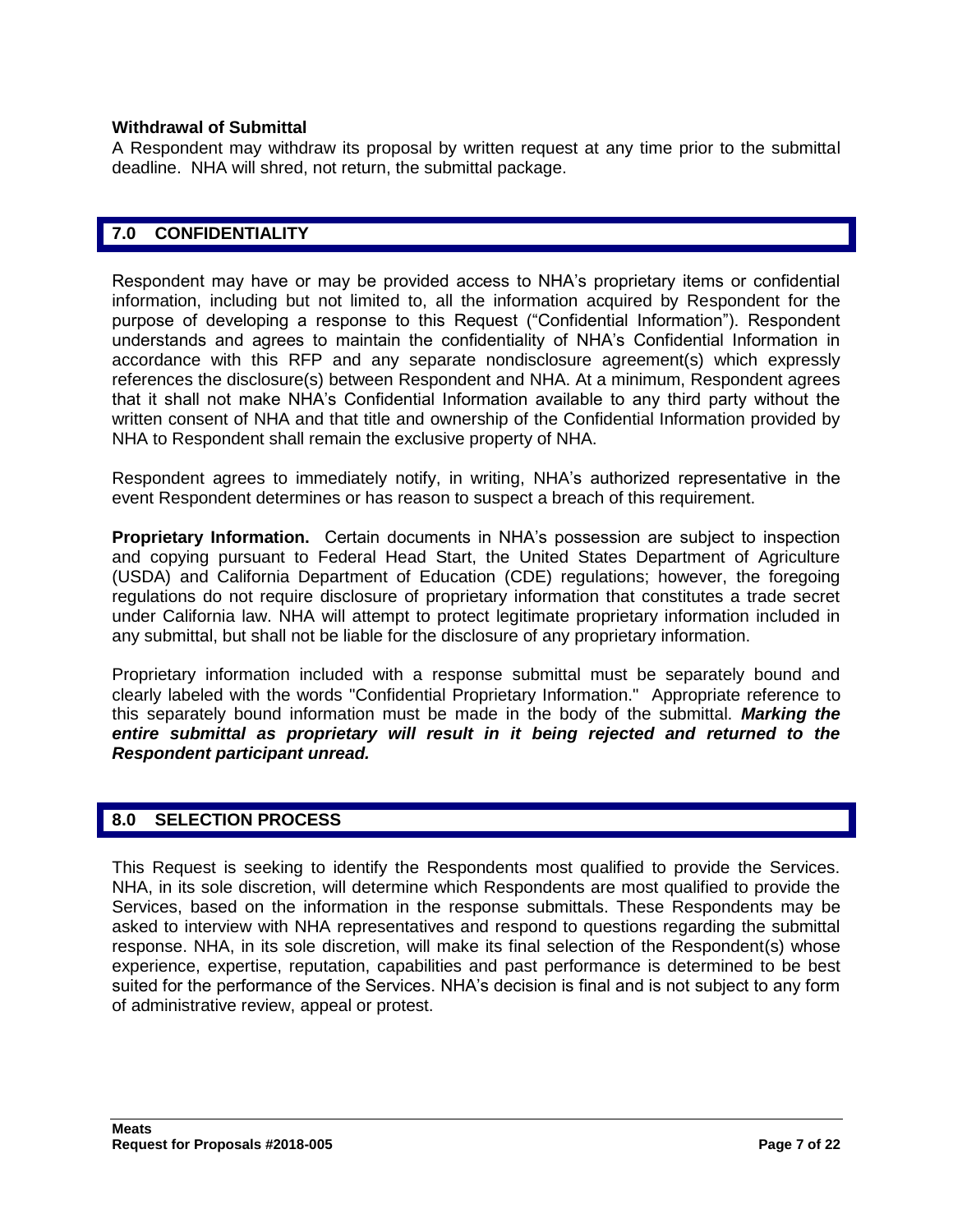#### **9.0 CONTRACTING PROCESS**

Neither this Request nor the selection of a Respondent(s) will create a binding commitment on NHA. Upon completion of the selection process, NHA will award a contract(s) to the party(ies) whom it elects to provide the Services in this Request. A binding commitment will only occur (i) when a contract between NHA and the successful Respondent has been fully executed; and (ii) when the successful Respondent(s) furnishes sufficient evidence that it has satisfied each of the insurance requirements referenced in the final contract.

# **10.0 FEDERAL NONDISCRIMINATION STATEMENT**

In accordance with Federal civil rights law and U.S. Department of Agriculture (USDA) civil rights regulations and policies, the USDA, its Agencies, offices, and employees, and institutions participating in or administering USDA programs are prohibited from discriminating based on race, color, national origin, sex, disability, age, or reprisal or retaliation for prior civil rights activity in any program or activity conducted or funded by USDA.

Persons with disabilities who require alternative means of communication for program information (e.g. Braille, large print, audiotape, American Sign Language, etc.), should contact the Agency (State or local) where they applied for benefits. Individuals who are deaf, hard of hearing or have speech disabilities may contact USDA through the Federal Relay Service at (800) 877-8339. Additionally, program information may be made available in languages other than English.

To file a program complaint of discrimination, complete the [USDA Program Discrimination](http://www.ocio.usda.gov/sites/default/files/docs/2012/Complain_combined_6_8_12.pdf)  [Complaint Form,](http://www.ocio.usda.gov/sites/default/files/docs/2012/Complain_combined_6_8_12.pdf) (AD-3027) found online at: [How to File a Complaint,](http://www.ascr.usda.gov/complaint_filing_cust.html) and at any USDA office, or write a letter addressed to USDA and provide in the letter all of the information requested in the form. To request a copy of the complaint form, call (866) 632-9992. Submit your completed form or letter to USDA by:

- (1) Mail: U.S. Department of Agriculture Office of the Assistant Secretary for Civil Rights 1400 Independence Avenue, SW Washington, D.C. 20250-9410;
- (2) Fax: (202) 690-7442; or
- (3) Email: program.intake@usda.gov.

This institution is an equal opportunity provider.

The following Exhibits are attached hereto and incorporated herein:

- **Exhibit A –** Meat Price List
- **Exhibit B -** Sample Specimen Contract
- **Exhibit C -** Response Request Submittal Form
- **Exhibit D Vendor Reference Form**
- **Exhibit E -** Certifications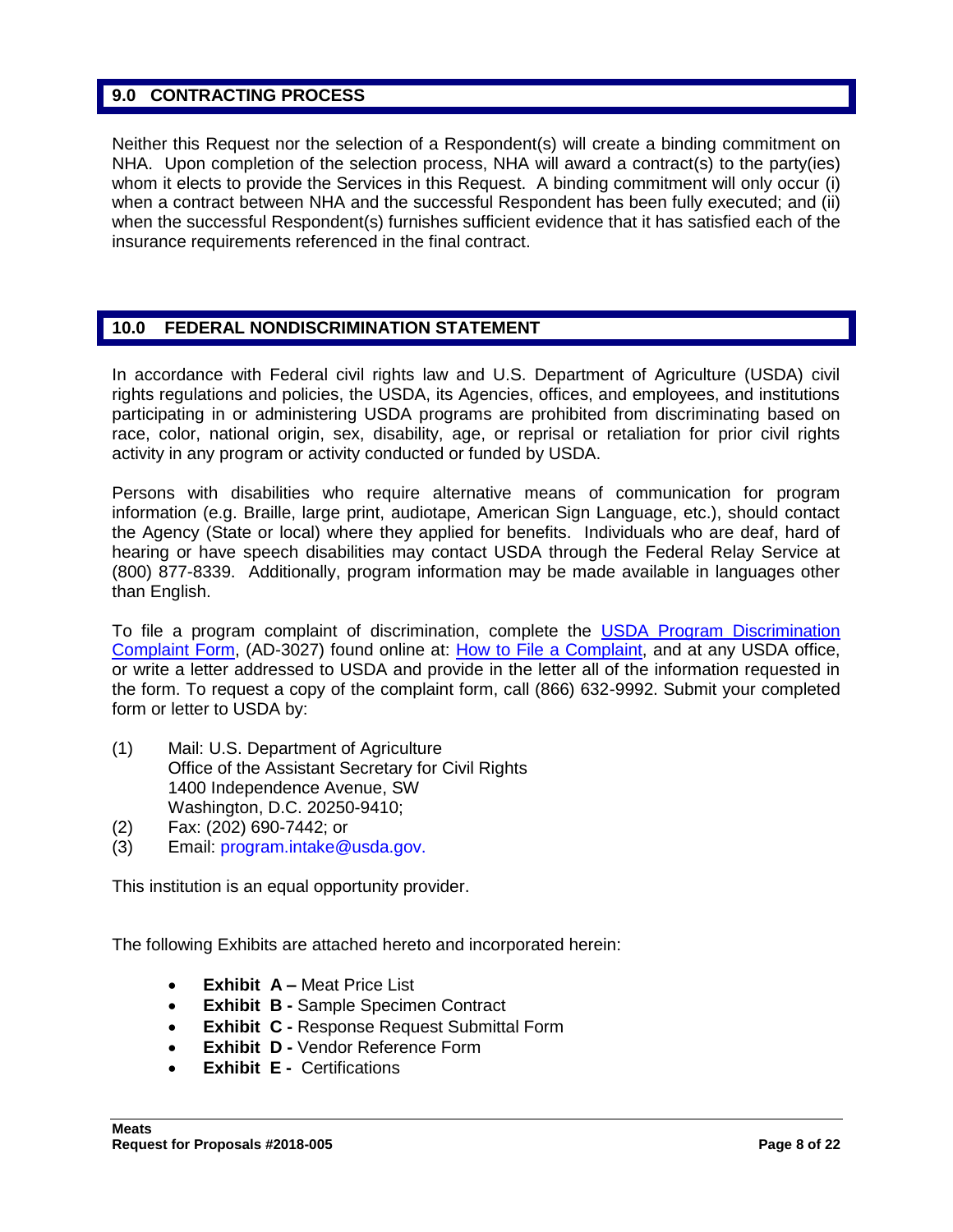# **EXHIBIT "A" Meats "Product Price List and Delivery Site"**

| <b>Item</b><br><b>Number</b> | <b>Item</b><br><b>Description</b>        | <b>Pack</b><br><b>Quantity</b> | <b>Pack</b><br><b>Size</b> | <b>Price</b> |
|------------------------------|------------------------------------------|--------------------------------|----------------------------|--------------|
|                              | Beef Ground bulk 80/20 Chub fresh        | 4                              | 10# AV                     |              |
| $\overline{2}$               | Chicken Breast 1" x 1" cut fresh         | 4                              | <b>10# AVG</b>             |              |
| 3                            | Chicken Fajita Breast Strip fresh        | 2                              | 5LB                        |              |
| 4                            | <b>Beef Brisket</b>                      | $\overline{2}$                 | 7# AVG                     |              |
| 5                            | Turkey Meat Pulled White, pre-cooked     | 1                              | 10 LB                      |              |
| 6                            | Beef Barbacoa                            | 4                              | 5# AVG                     |              |
| 7                            | Beef Stew Meat 1" x 1", 90% lean         |                                | 10 LB                      |              |
| 8                            | <b>Turkey Breast Sliced Oven Roasted</b> | 6                              | 2.5 <sub>LB</sub>          |              |
| 9                            | Chicken Breast 1/2" Diced                | 4                              | 10#                        |              |
| 10                           | Turkey Breast Boneless Raw, Foil Wrapped | $\overline{2}$                 | 9-13 LB                    |              |
| 11                           | Chicken Grilled Pollo Asado              | 8                              | 2.5 <sub>LB</sub>          |              |
| 12                           | Beef Patty Ground 80/20 frozen           | 120                            | 2 oz                       |              |
| 13                           | Chicken Breast strips fresh              | 4                              | <b>10# AVG</b>             |              |
| 14                           | Tuna Light Chunk Water                   | 6                              | 66.5 oz                    |              |

Site: NHA Nutrition Services, 7818 Wilkerson Court, San Diego, CA 92111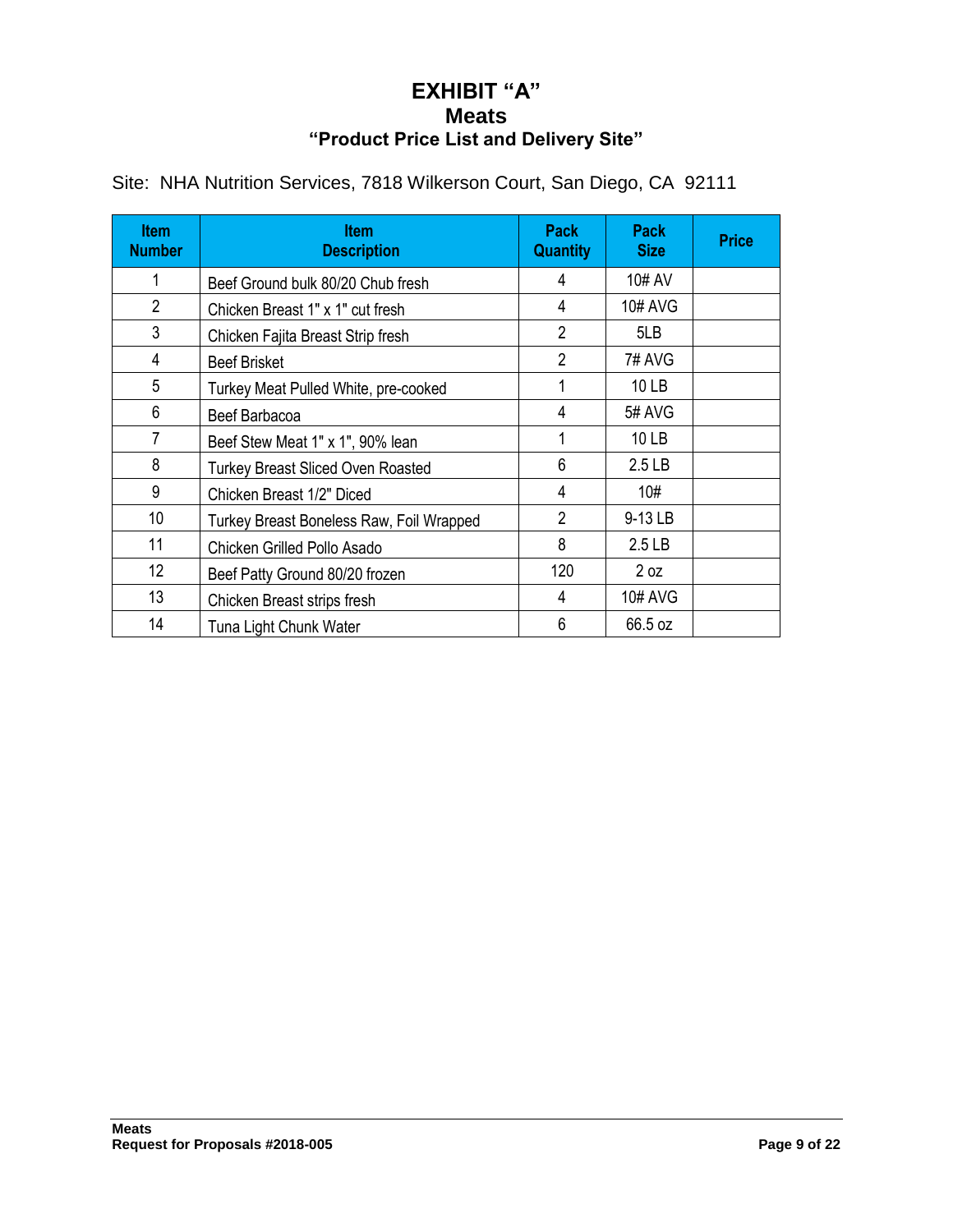

**President and CEO** Rudolph A. Johnson, III

**Chairperson** Jeffrey D. Carr, Sr.

# **EXHIBIT B**

#### **SPECIMEN CONTRACT**

#### **(Sample)**

#### **STANDARD VENDOR'S AGREEMENT Contract #\_\_\_\_\_\_\_\_\_\_\_\_\_\_\_\_\_\_**

This agreement is entered into effective [Date] ("Agreement"), by and between The Neighborhood House Association, a California non-profit, public benefit corporation with primary offices located at 5660 Copley Drive, San Diego, California 92111 ("NHA") and  $\qquad \qquad$ , a  $\qquad \qquad$ , with primary offices located at \_\_\_\_\_\_\_\_\_\_\_\_\_\_\_\_ ("Vendor"). NHA and Vendor are collectively referred hereto as (the "Parties")

#### **RECITALS**

WHEREAS, NHA is contracted through various governmental agencies, including the United States Department of Agriculture ("USDA"), Federal Department of Health & Human Services ("OHS") and the California Department of Education ("CDE") to provide food, beverage and nutrition services to seniors and children residing in communities located throughout San Diego County;

WHEREAS, Vendor is engaged in the food and beverage procurement and delivery service business;

WHEREAS, NHA desires to secure the services of Vendor and Vendor desires to provide food and beverage procurement and delivery services to locations one or more locations in San Diego County;

NOW THEREFORE, in consideration of the mutual covenants and conditions herein, NHA and Vendor (collectively the "Parties") agree as follows:

#### **SECTION 1. SCOPE OF SERVICES**

**1.1** NHA desires to engage the services of Vendor (i) to supply and deliver the food and products listed in the document titled "Product Price List" (hereinafter, the "Products"), attached hereto as **Exhibit "A**" and incorporated herein by reference. Select Products are to be delivered by Vendor to the locations (the "Sites") also referenced in **Exhibit "A**".

**1.2** Vendor should anticipate and be equipped (A) to accept, process and perform Product orders made by NHA, via the Internet; and (i) to perform deliveries on a daily, twice-weekly and/or weekly delivery schedule, to the extent requested by NHA's Project Manager, referenced in Section 9.3 below. NHA demand for Products will likely fluctuate from week to week and month to month. Each Site operates during the time periods and schedule listed on **Exhibit "A".**

#### **SECTION 2. FOOD QUALITY AND HEALTH STANDARDS**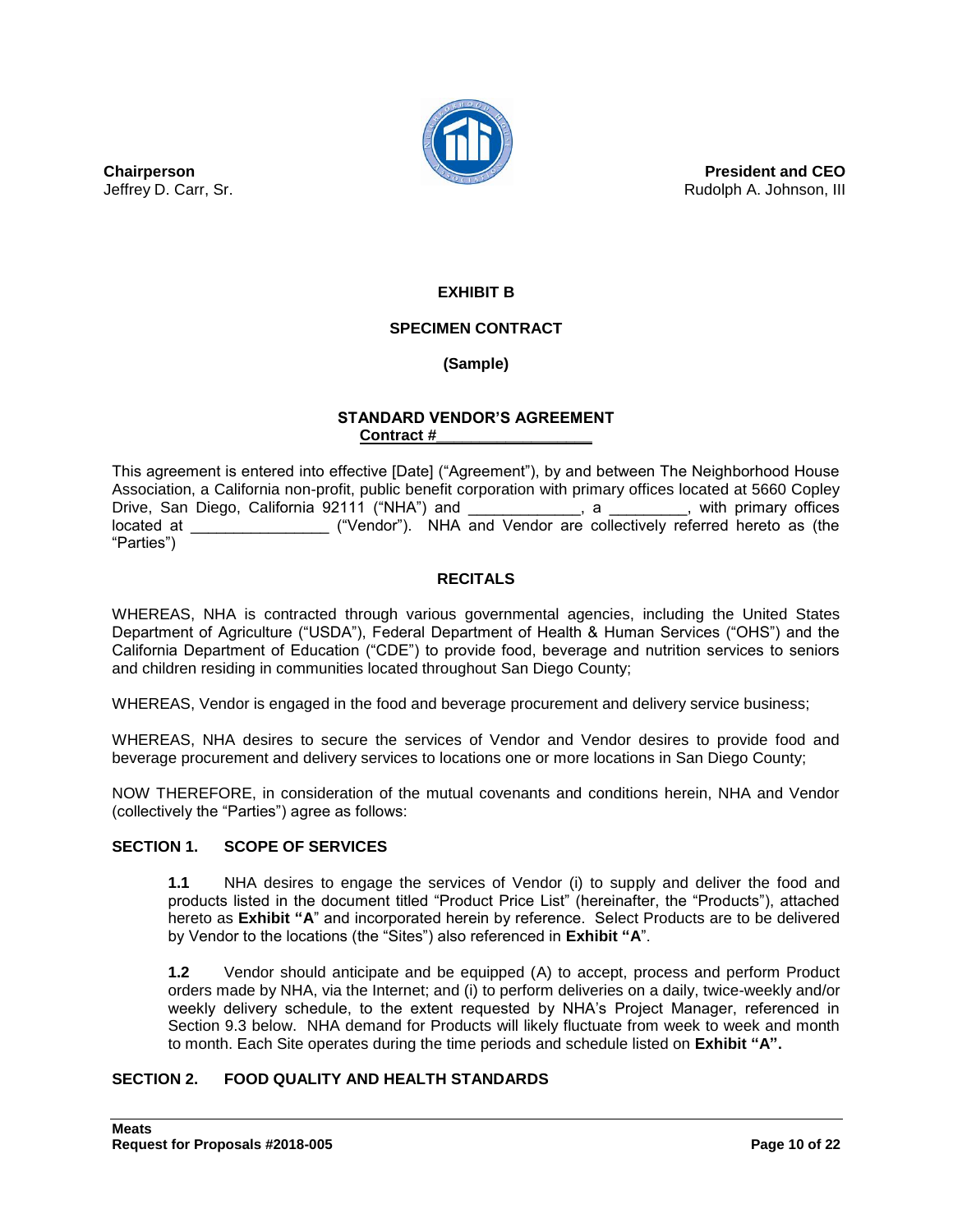**2.1** Employees' Health Statements Required. Vendor agrees that each of Vendor's employees who are engaged in preparing, handling, serving and storing the Products, shall meet California and local Health Department requirements. All employees engaged in preparing, handling and/or serving the Products shall obtain a San Diego County Food Handler's Certificate.

**2.2** Food Handling and Preparation. Vendor shall store all products in sanitary containers that are dated for effective rotation of stock on a first-in, first-out basis. Products prepared for delivery to the Sites must be cooked and/or processed in an appropriately licensed and certified food-preparation facility. Vendor shall handle and prepare all Products in compliance with public health regulations as well as other standards referenced herein as may be modified from time-totime by NHA. Vendor shall be responsible for all food storage and handling to ensure food safety and sanitation until the time of Product acceptance by NHA.

**2.3** Food Quality Standards. Vendor shall purchase and provide Products, and all other related supplies that are wholesome, of the best quality, and comply with all applicable Federal, California and local laws and regulations including, but not limited to:

- The Food and Drug Act;
- Applicable Meat Inspection Regulations;
- The Humane Slaughter of Animals Act and Humane Slaughter Regulations;
- The Official Methods of Analysis and Association of Official Analytical Chemists;
- The Federal Department of Agriculture-Products Regulations;
- The Fish Inspection Act and Regulations;
- The Meat and Canned Foods Act;
- Fresh and Processed Fruit and Vegetable Regulations;
- The U.S. Grain Act and Grain Regulations; and
- California Department of Food and Agriculture.

**2.4** Food Delivery Standards. Vendor agrees to perform the Services herein in a manner which ensures that state and local health and sanitation requirements are met at all times. Vendor agrees to comply with all state and local health regulations that apply to any food, beverage and supply products delivered to NHA, including but not limited to those Products listed in **Exhibit "A"**. All food will be properly stored, prepared, packaged and transported free of contamination and at appropriate temperatures. NHA will not be obligated to pay for any food product that is unwholesome or spoiled at time of delivery.

**2.5** Food Inspection, Acceptance & Labeling**.** Prior to delivery to each Site, Vendor shall inspect all Products for quality and compliance with the standards set forth in this Section 2. Vendor shall make certain all Products clearly display (i) "Expiration Date" labeling; and (ii) any available Child Nutrition labeling. The Site may reject delivery of any Product that reflects an expired product label date.

**2.6** Product Recall and Notification Procedures. Vendor agrees to adhere to the Product recall procedures referenced in **Appendix "I"**, attached hereto and made a part hereof.

**SECTION 3. TERM.** The Initial Term of this Agreement will commence on [End Date] and shall continue, until it automatically expires on [End Date]; unless terminated earlier as provided herein. Prior to expiration of the initial Term, this Agreement may be extended, by mutual written agreement, for four (4) additional Extension Terms of one (1) year each. NHA shall furnish Vendor written notice of its intent to extend the Agreement, not less than sixty (60) days prior to expiration.

#### **SECTION 4. PRICES, COMPENSATION AND PAYMENT**

**4.1** Prices.The prices charged by Vendor for the Products are listed in **Exhibit "A."** Such prices shall remain fixed for a period of six (6) months. Thereafter, the Parties agree to that the Products shall be subject to price adjustments based on market fluctuations. Price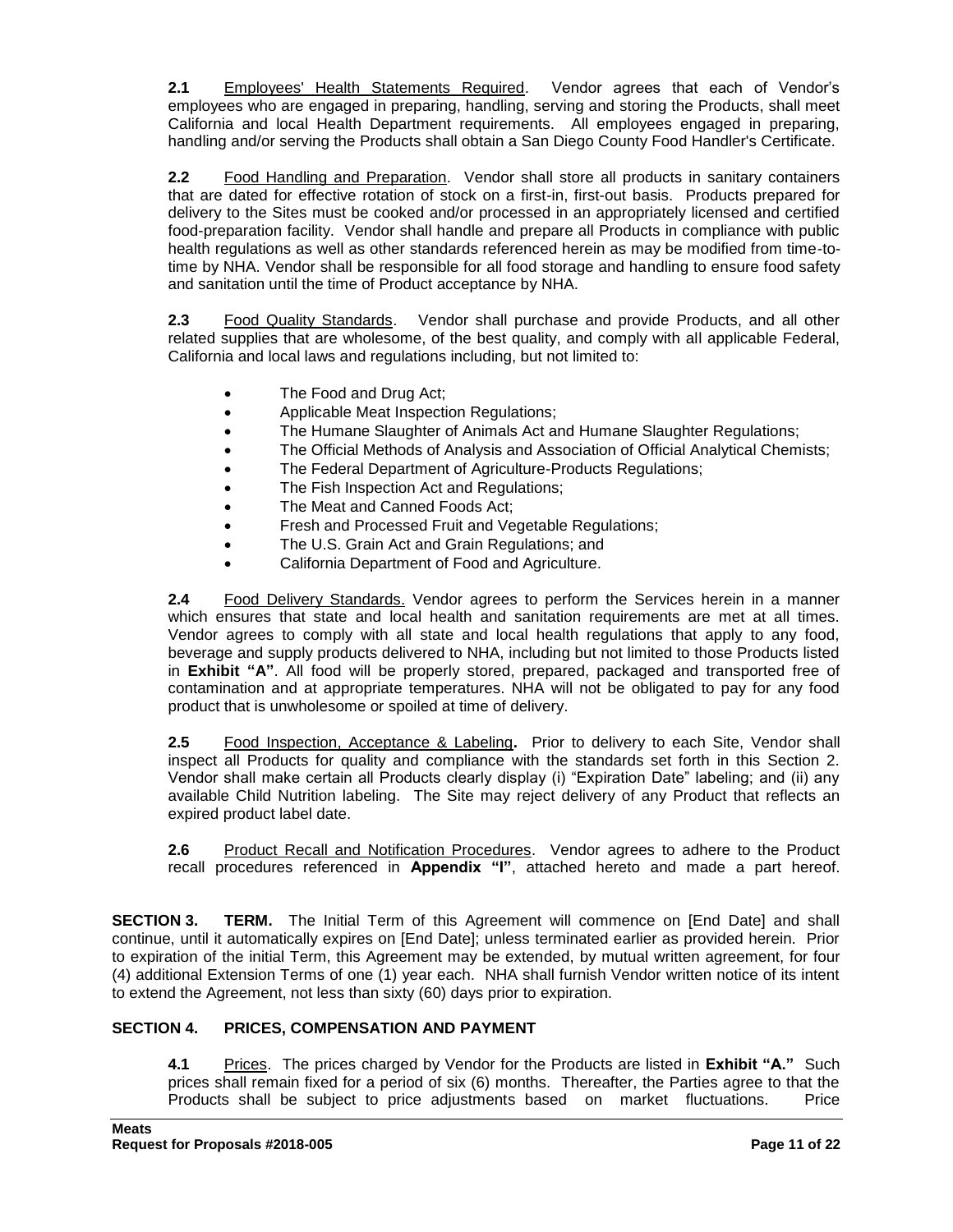adjustments shall not exceed 20% above the prices shown in Exhibit A. There shall be no downward limit on the price adjustments. The Parties may renegotiate Exhibit A upon each anniversary of this Agreement. Additional products may be included in Exhibit A upon mutual agreement of the Parties.

**4.2** Method of Payment. The payment schedule is based on the actual quantity of Product delivered and accepted by each Site in accordance with the timetable referenced in Section 1.2 above. Vendor shall submit invoices on a weekly basis referencing Contract No. . and separately identifying the quantity of Product delivered and accepted at each Site. NHA will remit payment to the Vendor within 30 days of receipt of the approved invoice. Vendor shall submit duplicate invoices to:

#### **The Neighborhood House Association Attn: Purchasing Department 5660 Copley Drive, San Diego, CA 92111**

**4.3** Billing Records. Vendor shall maintain full and complete records of the Products delivered to NHA. Such records shall be retained for not less than three (3) years following expiration or termination of this Agreement. Such records shall be provided to NHA within five (5) business days following a written request.

#### **SECTION 5. PERFORMANCE STANDARDS**

**5.1** Assurances. The additional Assurances governing agreements between NHA and Vendor are listed on **Appendix "II"**, attached hereto and made a part hereof, ("Assurances). The Parties agree to abide by all of the applicable terms and conditions set forth in the Assurances.

**5.2** Employee Identification. Vendor shall issue identification badges and/or uniforms that shall be worn by Vendor's employees when present in or around the Sites. Vendor's employees shall maintain identification that, at a minimum, displays the employee's picture, name and Vendor's name.

**5.3** Equal Employment Opportunity. Vendor shall not discriminate against any employee or applicant for employment on any basis prohibited by law. Vendor shall provide equal opportunity in all employment practices. Vendor shall comply with all state and federal Wage and Hour laws and all California and Federal laws and regulations governing employment and conditions of employment. Vendor shall comply with the California Workers' Compensation Act as applicable to its employees.

**5.4** Drug Free Workplace Policy. Vendor shall advise all of its employees of NHA's DRUG FREE WORKPLACE POLICY that states:

"The unlawful manufacture, distribution, dispensing, possession, or use of a controlled substance is prohibited at the Neighborhood House Association, including its Head Start Centers and other worksites."

Vendor's employees must agree to the terms of this policy as a condition of employment and be advised that violations of this policy shall result in appropriate disciplinary action, up to and including termination, and that an employee convicted of a violation of a criminal drug statute, occurring in the workplace, is required to notify his/her supervisor of the conviction, in writing, no later than five (5) calendar days after such conviction.

**5.5** Compliance with Law; Licenses and Permits. Vendor shall possess and maintain throughout the term of this Agreement, an "A" rating issued by the San Diego County Department of Public Health, for all locations it operates in San Diego County and present proof of the same upon NHA's. Contractor shall strictly comply with all state, federal and local laws, ordinances and regulations applicable to and governing its operations and the Vending Services, and shall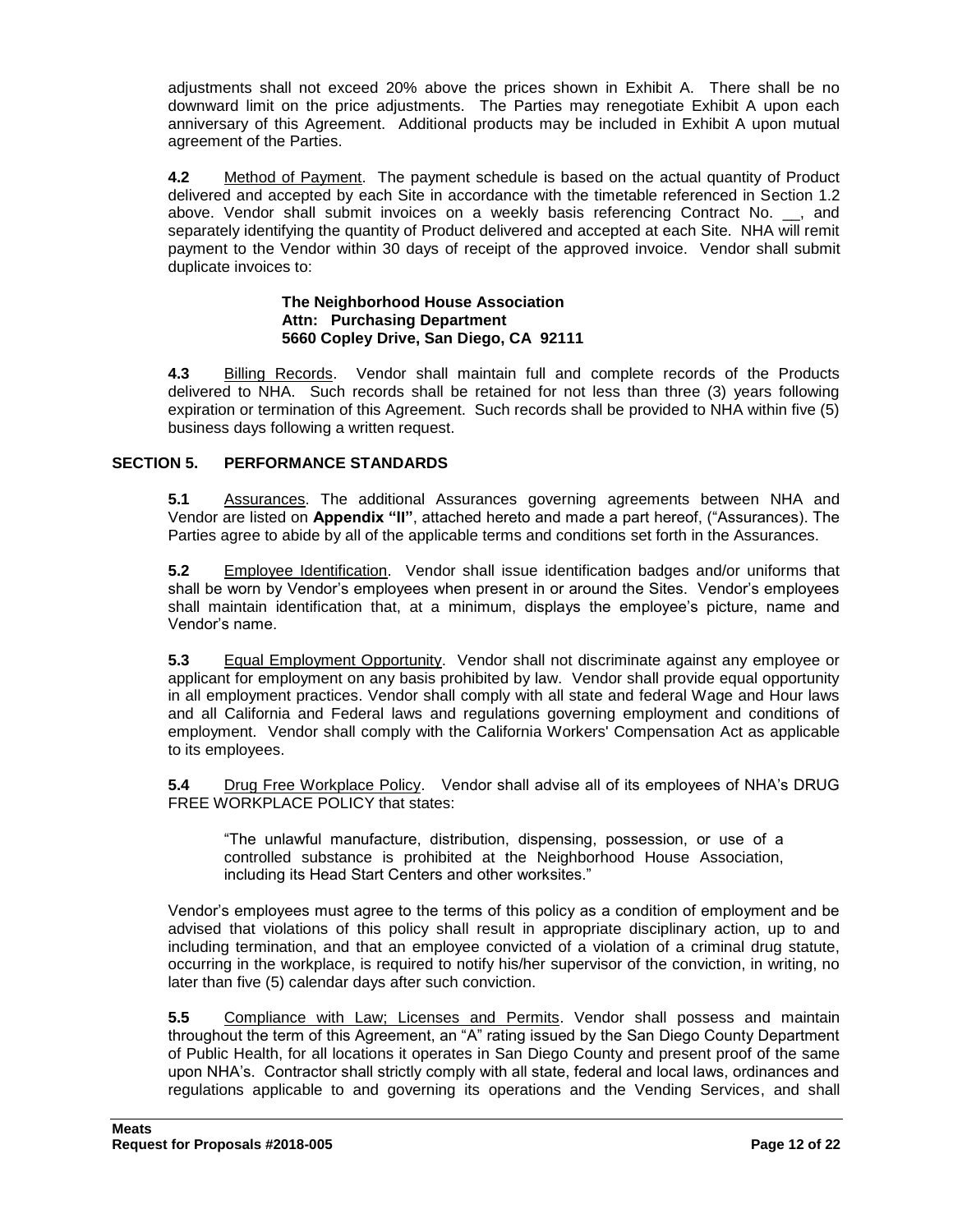procure all necessary licenses and permits. Vendor shall, within twenty-four (24) hours of discovery, notify NHA of any known violation of law or revocation, suspension, termination or other change to any required license or permit. Vendor shall promptly take all steps required to correct the violation of law or reinstate or obtain the license or permit. Should Vendor take any action deemed unlawful or unsafe by law, rule or regulation, such action shall constitute a material breach of this Agreement.

**5.6** Debarment and Suspension Status. Vendor assures and certifies to NHA that it and any subcontractor hired by Vendor to perform on its behalf hereunder, is not currently suspended, debarred, or otherwise prohibited (i) by the Federal Government from bidding on, accepting or being awarded federally funded contracts, either as a contractor or subcontractor; or (ii) by the State of California from bidding on, accepting or being awarded public works contracts, either as a contractor or subcontractor. Vendor agrees to inform NHA within forty-eight (48) hours of any change in its debarment status.

6.0 **INDEMNIFICATION**. Vendor shall indemnify, hold harmless and defend NHA and its officers, directors, agents and employees from and against any and all liabilities, obligations, damages, costs, losses, and expenses (including reasonable attorneys' fees), in litigation commenced by or against Vendor and all claims, demands, actions or judgments of every nature whatsoever in favor of any person on account of personal injury or death, or damages to or loss of property or profits resulting in whole or in part from any act, omission, negligence, fault or violation of law or ordinance, associated with Vendor's performance of this Agreement, and any transactions arising out of or related to this Agreement. Such indemnification by Vendor shall apply unless such damage or injury results from the sole negligence, gross negligence or willful misconduct of NHA its officers, directors, agents or employees.

7.0 **INSURANCE**. Vendor shall, at its sole cost and expense, procure and maintain, throughout the term of this Agreement, the insurance set forth herein. All insurance policies shall be issued by an insurance company authorized by law to conduct business in the State of California, subject to NHA's approval. Vendor shall provide NHA original insurance certificates evidencing the required coverage.

**7.1** Commercial General Liability Policy with coverages as broad and as encompassing as the Commercial General Liability in the occurrence form, and providing coverage against claims for bodily injury or death and property damage occurring in or upon any Site, and arising out of Vendor's and its employees', subcontractors', agents' and authorized representatives' performance of this Agreement. Such insurance shall be primary and non-contributory with any other coverage, including NHA's, and shall afford immediate defense and indemnification of NHA to the limit of not less than TWO MILLION DOLLARS (\$2,000,000.00). Such insurance shall waive any right of subrogation against NHA;

7.2 Employer's Liability insurance with the following limits:

| Bodily Injury by Accident | ٠  | \$1,000,000.00 each accident |
|---------------------------|----|------------------------------|
| Bodily Injury by Disease  | ٠. | \$1,000,000.00 policy limit  |
| Bodily Injury by Disease  | ۰  | \$1,000.000.00 each employee |
|                           |    |                              |

**7.3** Commercial Automobile Liability, or Business Auto coverage with limits not less than ONE MILLION DOLLARS (\$1,000,000.00) for each occurrence, combines single limit for bodily injury or death and property damage, covering owned, non-owned and hired automobiles, including loading and unloading operations;

7.4 Workers' Compensation insurance as required by the laws of the State of California.

**7.5** The Commercial General Liability and Commercial Automobile Liability insurance policies must include an additional insured endorsement consistent with the requirements referenced below. The policies shall provide for notice of cancellation to NHA, as the certificate holder. Vendor and NHA agree that the specified coverage or limits of insurance in no way limits the liability of Vendor. Vendor shall maintain the required insurance coverage and endorsements throughout the term of this Agreement.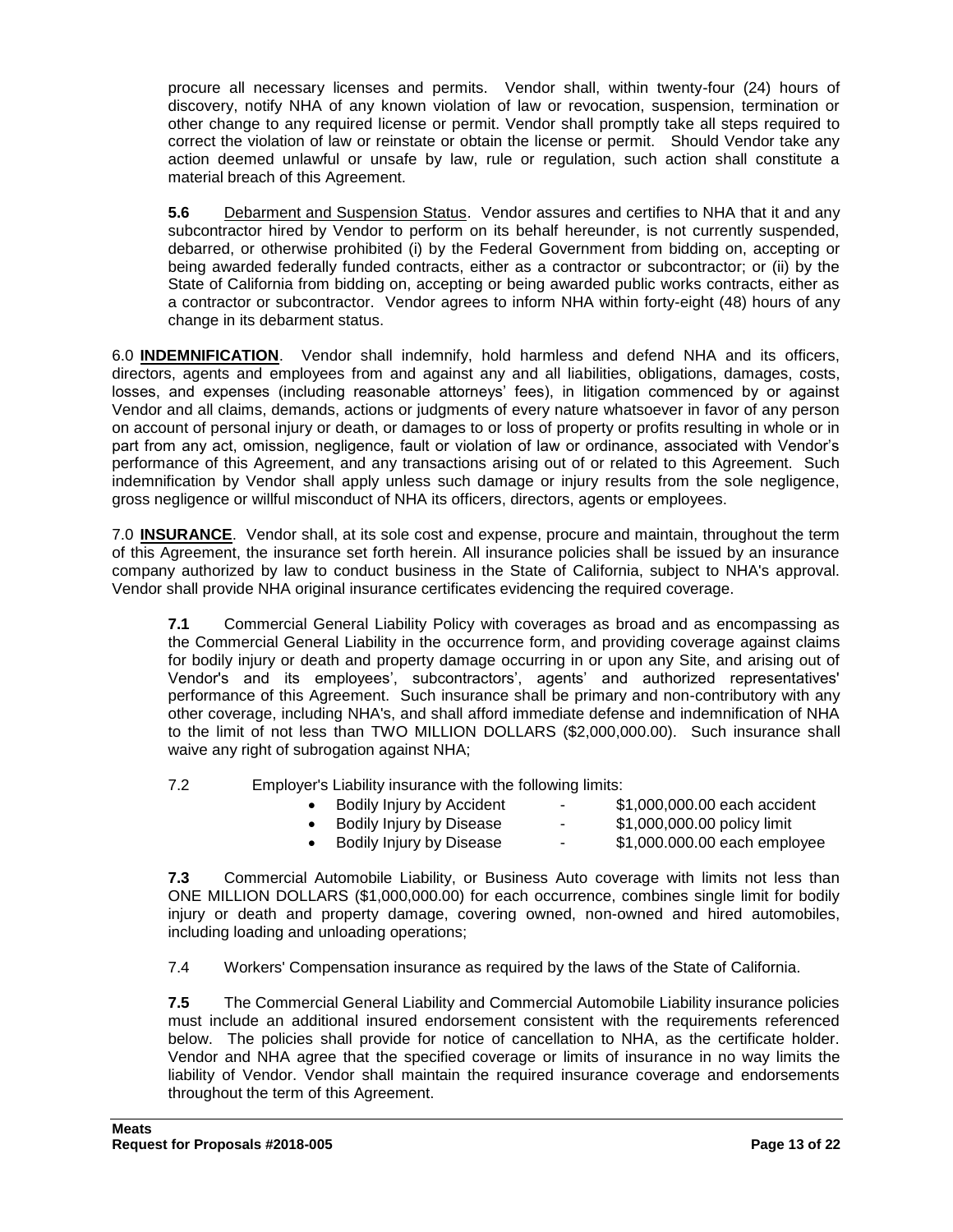The CGL and Commercial Automobile Liability insurance policies described above must include the following additional insured endorsement language:

*"The Neighborhood House Association, and its members, officers, directors, agents and employees are named as additional insured and are provided the same coverage as the named insured, including the cost of defense against claims for bodily injury or death and property damage occurring in or upon or resulting from the insured's use or occupancy of the Sites, or arising out of the insured's or its members', officers', directors', employees', agents', or subcontractors' performance or non-performance of this Agreement between the insured and Neighborhood House Association, unless such claim is determined by a court of competent jurisdiction to have arisen from the sole or gross negligence or the willful misconduct of an additional insured. The named insured's coverage is primary and shall not require contribution from the additional insured's insurance coverage."*

**8.0 TERMINATION.** This Agreement shall automatically expire on [End Date], unless extended or terminated earlier as provided herein.

**8.1** Material Breach and Cure. Vendor's failure to comply with the obligations set forth Sections 2, 5, 6, 7 and 9.1 of this Agreement shall be a material breach. Should Vendor, during the term of this Agreement, make any assignment for the benefit of its creditors, or voluntarily or involuntarily be declared bankrupt, or file for protection under any chapter of the Bankruptcy Act, or if a receiver or liquidator shall be appointed to administer the Vendor's affairs, such action by Vendor shall be a material breach of this Agreement. In the event Vendor commits a material breach of this Agreement, as set forth above, NHA shall give Vendor ten (10) business days within which to cure the breach. If Vendor fails to cure such material breach within the cure period, NHA may immediately and without further notice, terminate this Agreement and any obligations of NHA to perform hereunder. Such termination shall be deemed to be for cause.

**8.2** Termination for Convenience of Parties. After completion of the Initial Term, either party may terminate this Agreement by giving at least thirty (30) days written notice to the other party.

#### **SECTION 9. GENERAL PROVISIONS**

**9.1** Independent Contractor Status; No Agency Relationship. NHA and Vendor are and shall remain independent entities. Neither Vendor nor its agents or employees shall act as officers, agents, or employees of NHA. Vendor has no authority to assume or create any commitment or obligation on behalf of NHA or, to bind NHA in any manner. The Parties intend that Vendor, in performing the services specified in this Agreement, shall act as an independent contractor and shall have control of its work and the manner in which it is performed.

**9.2** Force Majeure. The obligation of any party to perform any acts herein shall be suspended during the period such performance is prevented by acts of God; war; riot; invasion; fire; accident; strike or walkout; government interference, regulation, appropriation, or rationing; or by inability to secure goods because of the foregoing conditions. The obligation to perform shall resume immediately upon cessation of the force majeure condition(s).

**9.3** Project Managers. The Parties' respective designated representatives shall be the dayto-day contact persons during the performance of services provided under this Agreement. Vendor's Project Manager shall be [\_\_\_\_\_\_\_\_\_\_]. NHA's Project Manager shall be its **Senior Director of Nutrition Services**. During the term of this Agreement, Vendor agrees to consult with NHA's Project Manager (a) regarding the format of any periodic report(s) or other deliverables; and (b) the adequacy of the Services provided by Vendor. All submittals required of Vendor shall be delivered to NHA's Project Manager; however, NHA's Project Manager may not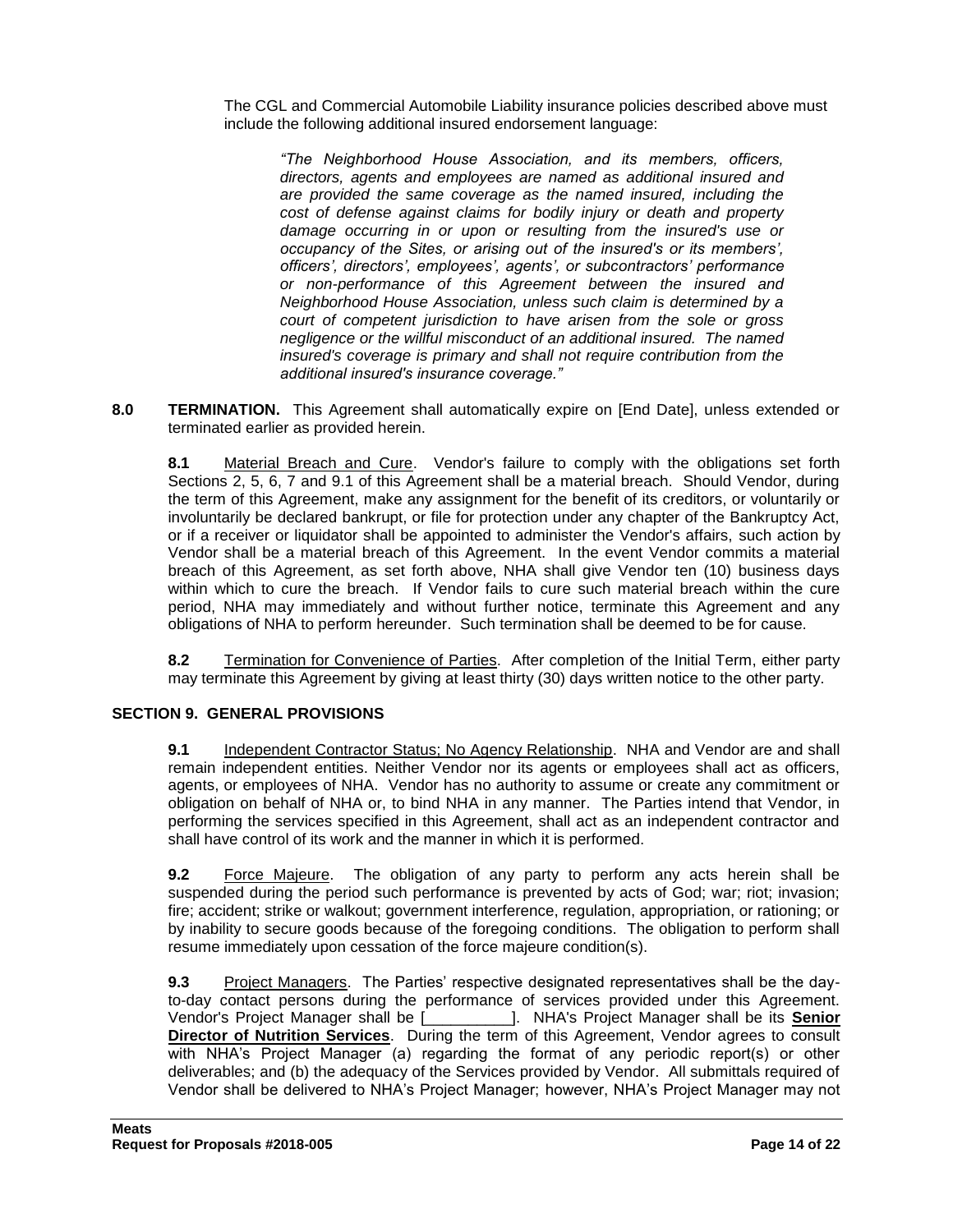(x) award, renew or terminate this Agreement; (y) agree to, or sign any modifications to the Agreement; or (z) obligate NHA for payment outside the scope of the Agreement.

**9.4** Notices. Any notice required by this Agreement shall be deemed to have been sufficiently communicated when (1) personally delivered or (2) on the second (2nd) business day after mailing by overnight delivery, postage prepaid:

#### **to NHA addressed**: **with copy to**:

The Neighborhood House Association<br>
Attn: Sr. Director, Nutrition Services<br>
The Neighborhood 5660 Copley Drive 5660 Copley Drive San Diego, California 92111 San Diego, California 92111

The Neighborhood House Association

**or to Vendor addressed**: \_\_\_\_\_\_\_\_\_\_\_\_\_\_\_\_\_\_\_\_

\_\_\_\_\_\_\_\_\_\_\_\_\_\_\_\_\_\_\_\_ \_\_\_\_\_\_\_\_\_\_\_\_\_\_\_\_\_\_\_\_ \_\_\_\_\_\_\_\_\_\_\_\_\_\_\_\_\_\_\_\_

**9.5** Confidential Information. All information furnished or disclosed to Vendor by NHA in connection with this Agreement which is identified as confidential is received in confidence, shall remain the property of NHA and shall not be disclosed to any third-party without NHA's prior written consent. Vendor shall not use any such information for any purpose other than to perform this Agreement.

**9.6** Subordination. This Agreement and the obligations of NHA herein shall be subordinate to any ground and premises leases, and to obligations (including deeds of trusts, mortgages, bonds, and all instruments supplemental thereto), and all renewals, modifications, consolidations, replacements and extensions thereof, created or given by NHA with respect to the Sites. Vendor hereby covenants and agrees that it will at any time required by NHA, during the term hereof and any extension or renewal, give and execute all further assurances as may be reasonably required to evidence and effectuate this subordination provision, to the holder or holders of any such leases or obligations.

**9.7** Assignment and Subcontracting**.** Vendor shall not assign or transfer any interest in this Agreement, whether by assignment or novation, without the prior written consent of NHA; and any purported assignment by Vendor, without prior written consent, shall be null and void and constitute a material breach.

**9.8** Modifications and Amendments**.** No amendment or modification of this Agreement shall be valid or binding unless made in writing and signed on behalf of each party by a duly authorized representative.

**9.9** Headings. All section and paragraph headings are for reference and convenience only and do not alter, amend, explain, interpret or otherwise affect the terms and conditions of this Agreement.

**9.10** Applicable Law**.** This Agreement is made and entered into in the State of California and its interpretation and enforcement and the construction of its terms shall be governed by California law.

**9.11** Attorneys' Fees**.** If legal action, including arbitration or action for declaratory relief, is brought by either party to interpret or enforce any provisions of this Agreement, the prevailing party shall be entitled to an award of reasonable attorneys' fees and other costs incurred, the award of which may be determined in the same action or a separate action brought for that purpose.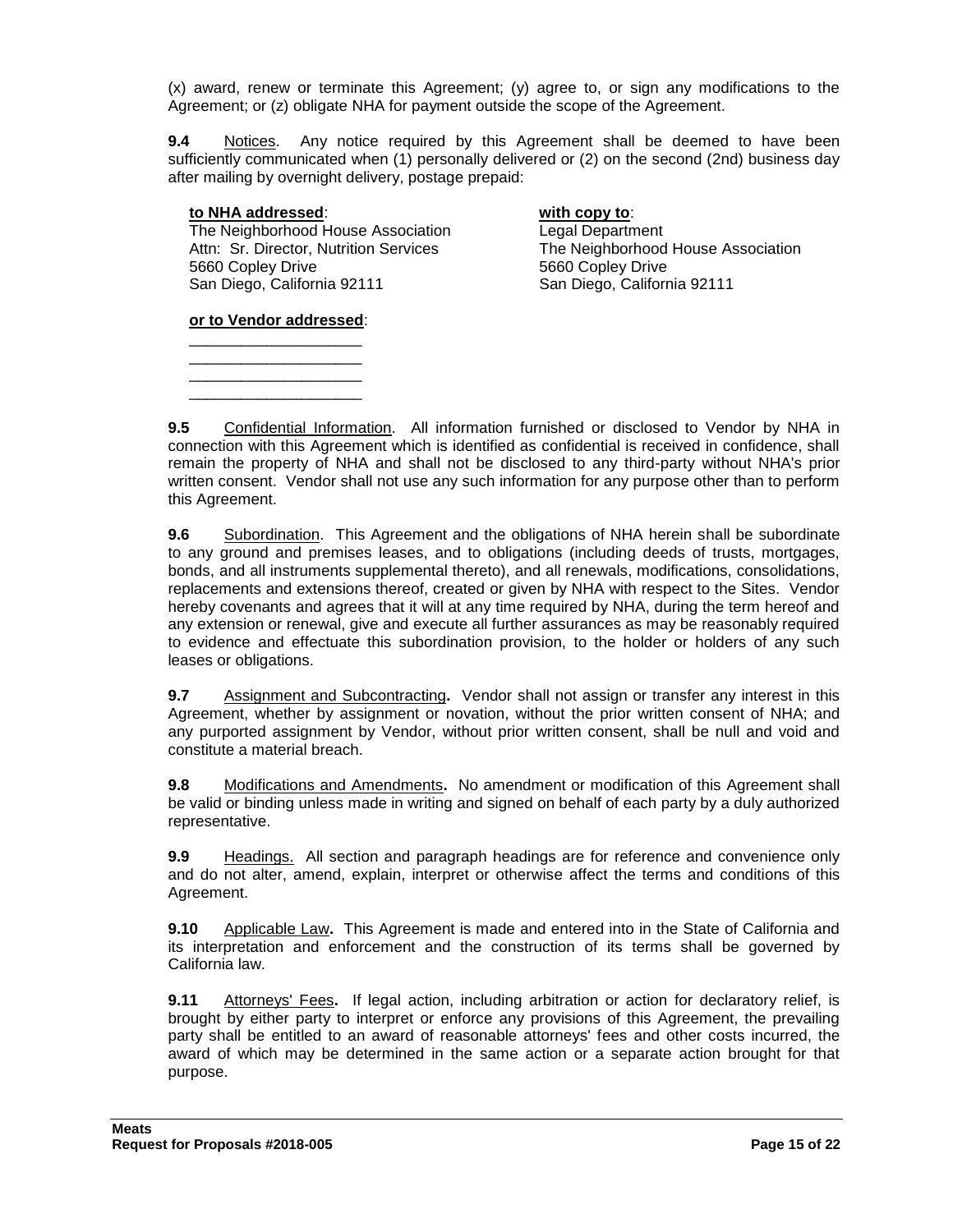**9.12** Entire Agreement**.** This Agreement represents the sole and entire agreement between NHA and Vendor, and supersedes all prior negotiations, representations, agreements, arrangements or understandings, either oral or written, between or among the parties hereto, relating to the subject matter of this Agreement.

**9.13** Partial Invalidity**.** If any term or provision of this Agreement is held by a court of competent jurisdiction to be invalid, void or unenforceable, the remainder of the provisions of this Agreement shall remain in full force and effect and shall in no way be affected, impaired or invalidated.

**9.14** Non-Exclusivity. Vendor acknowledges and agrees that this Agreement does not grant Vendor the exclusive right or privilege to provide NHA with any or all of the Products and Services that are the subject of this Agreement. NHA expressly reserves the right to contract with other parties to obtain similar or identical products.

**9.15** No Waiver of Breach or Default. NHA's failure to strictly and/or promptly enforce any of its rights, including but not limited to declaring a default, requiring cure of default, and/or terminating this Agreement, shall not operate as a waiver of the default or breach of NHA's rights, or to defeat or affect in any way the rights of either party, with respect to any such continuing or subsequent default or breach. No waiver shall be inferred from or implied by anything done or omitted by either party, except an express written waiver. All rights and remedies of either party with respect to default and breach shall be cumulative and not alternative. Each party expressly reserves the right to enforce any and all rights it has herein at any such time as the party, in its sole discretion, deems appropriate.

**IN WITNESS WHEREOF**, the parties hereto have caused this Agreement, including Appendixes I, and II to be signed in their names and on their behalf by the duly authorized representatives.

**[CONTRACTOR] The Neighborhood House Association**

 $\mathsf{By}$ 

Its:

#### By \_\_\_\_\_\_\_\_\_\_\_\_\_\_\_\_\_\_\_\_\_\_\_\_\_\_\_\_\_\_

 Rudolph A. Johnson, III Its: President and Chief Executive Officer

Approved as to form and legality:

\_\_\_\_\_\_\_\_\_\_\_\_\_\_\_\_\_\_\_\_\_\_\_\_\_\_\_\_\_ Dwight D. Smith Executive Vice President, General Counsel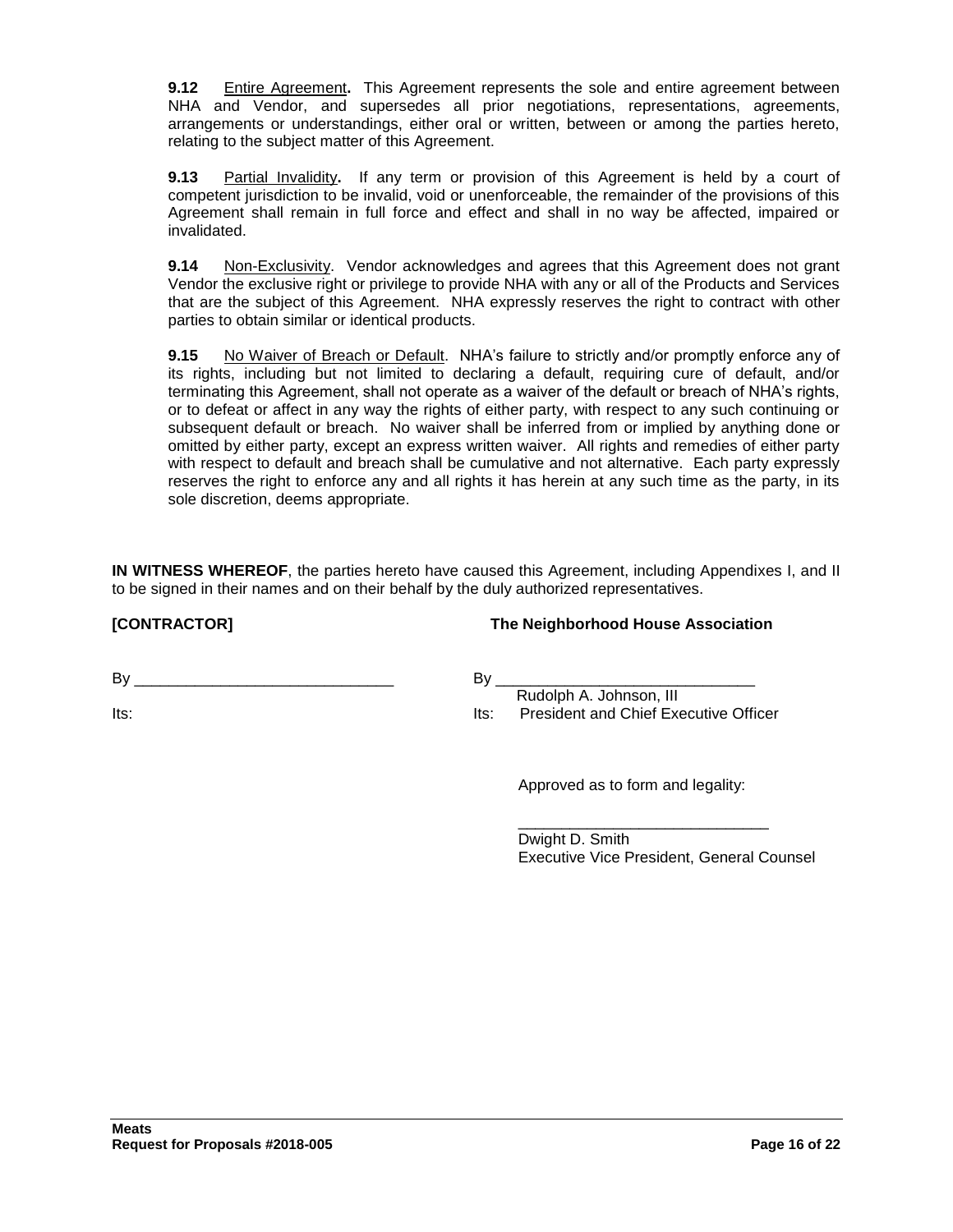## **APPENDIX "I"**

PRODUCT RECALL AND NOTIFICATION PROCEDURES

[TO BE PROVIDED BY CONTRACTOR]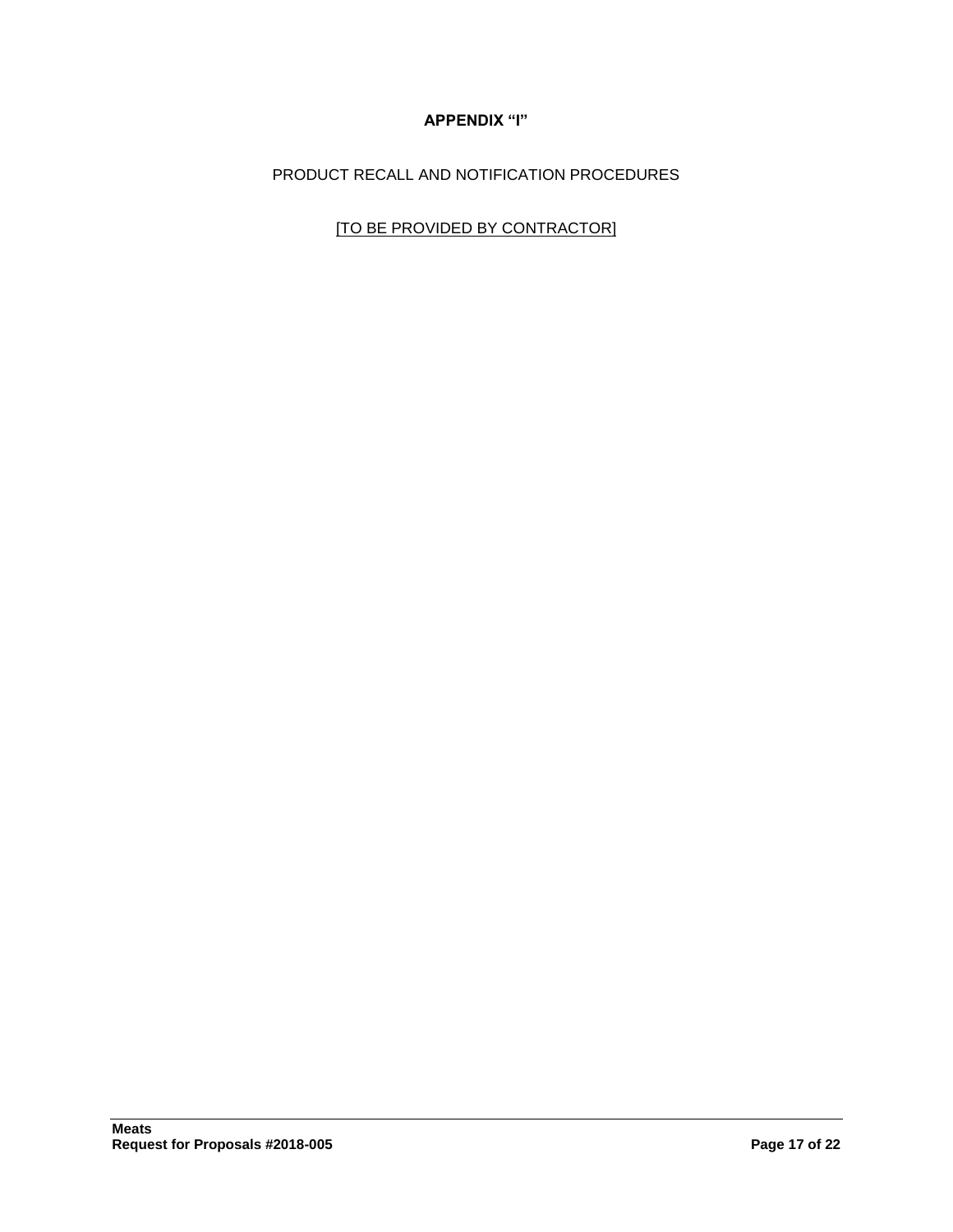#### **APPENDIX "II" ADDITIONAL ASSURANCES**

Vendor hereby assures and certifies that it will comply with the regulations, policies, guidelines and requirements, including 2 CFR 200 and E.O. 12372 as they relate to the application, acceptance and use of federal funds for this federally assisted project. To the extent applicable, Vendor assures and certifies to NHA that:

- 1. It possesses legal authority to enter into this Agreement; that a resolution, motion, or similar action has been duly adopted or passes as an official act of the applicant's governing body, authorizing the execution of the Agreement, including all understandings and assurances contained therein, and directing and authorizing the person identified as the official representative of the Vendor to act in connection with the Agreement and to provide such additional information as may be required.
- 2. It, and any subcontractor hired to perform hereunder, will comply with E.O. 11246, "Equal Employment Opportunity," as amended by E.O. 11375, "Amending Executive Order 11246 relating to Equal Employment Opportunity," and as supplemented by regulations at 41 CFR Part 60, "Office of Federal Contract Compliance Programs, Equal Employment Opportunity, and Department of Labor."
- 3. It, and any subcontractor hired to perform hereunder, will comply with the provisions of the Hatch Act (5 U.S.C. §§ 1501 -1508, and 7324 - 7328), which limits the political activity of the employee.
- 4. It, and any subcontractor hired to perform hereunder, will establish safeguards to prohibit employees from using their positions for a purpose that is or gives the appearance of being motivated by a desire for private gain for themselves or others, particularly those with whom they have family, business, or other ties.
- 5. It, and any subcontractor hired to perform hereunder, will comply with the Copeland "Anti-Kickback" Act (18 U.S.C. § 874), as supplemented by the Department of Labor Regulations (29 C.F.R. Part 3, "Contractors and subcontractors on public building or public work financed in whole or in part by loans or grants from the United States").
- 6. It, and any subcontractor hired to perform hereunder, will fully comply with all Federal statutes relating to the prohibition against forced child labor and severe forms of trafficking in persons. These include but are not limited to the Trafficking Victims Protection Act of 2000 (22 U.S.C. § 7104, et seq.) which authorizes the termination of grants, contracts and/or cooperative agreements, without penalty to the Federal awarding agency/department, if Vendor or any of its subcontractors (i) engages in severe forms of trafficking in persons; (ii) has procured a commercial sex act during the effective period of the contract; and/or (iii) uses forced labor in its performance of this Agreement.
- 7. It, and any subcontractor hired to perform hereunder, will fully comply with all Federal statutes relating to non-discrimination. These include but are not limited to: (a) Title VI of the Civil Rights Act of 1964 (42 U.S.C. § 2000d et seq.) which prohibits discrimination on the bases of race, color or national origin; Title VII of the Civil Rights Act of 1964, as amended, the California Fair Employment Practices Act; and any other Federal and State law and regulations hereinafter enacted which may apply to the application.
- 8. Regarding all negotiated contracts excluding those for less than \$2,500, NHA, the Federal Awarding Agency, the Comptroller General of the United States, or any of their duly authorized representatives, shall have access to any books, documents, papers and records of the contractor which are directly pertinent to a specific program for the purpose of making audits, examinations, excerpts and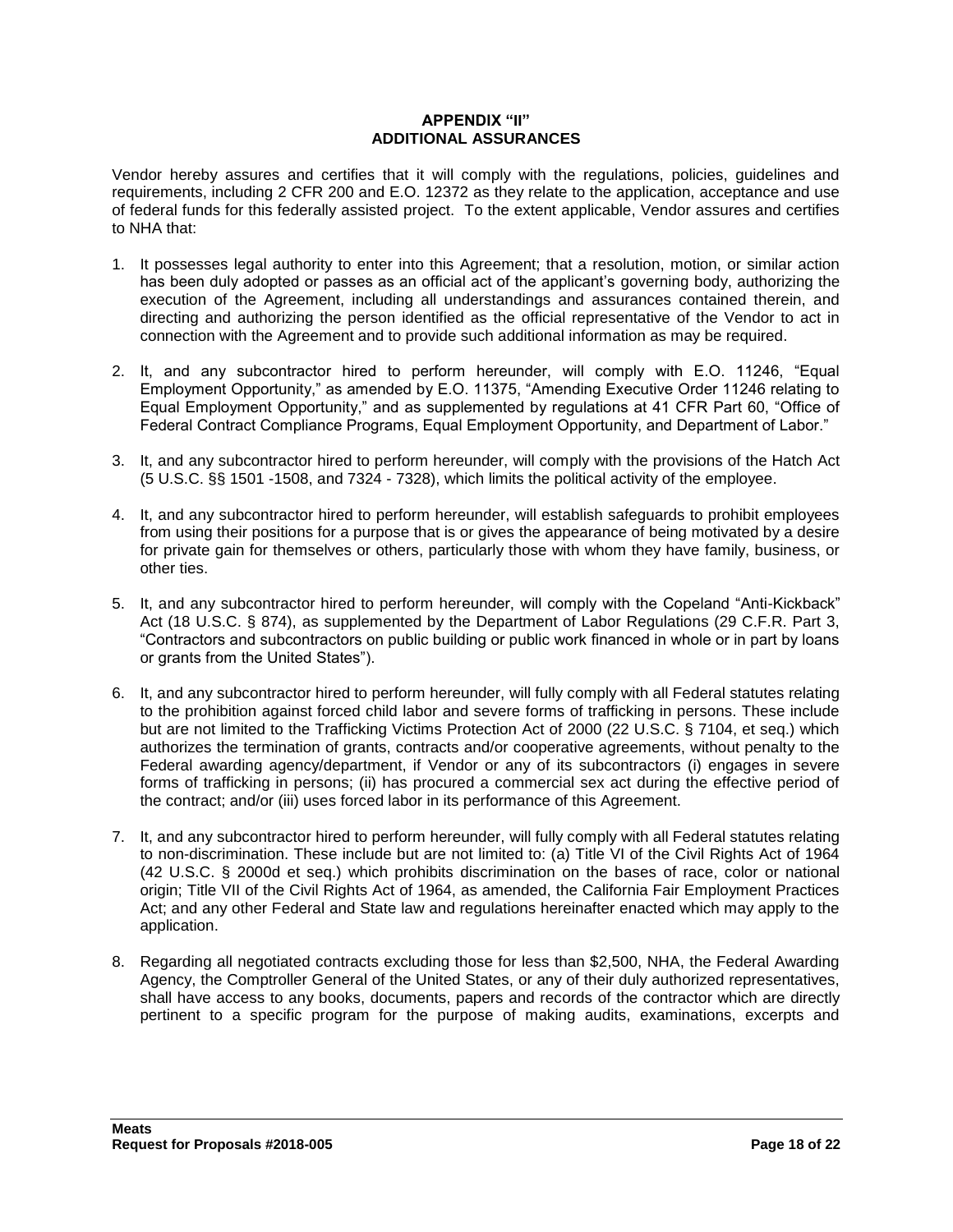Appendix II Additional Assurances

Transcriptions.

- 9. Regarding all negotiated contracts in excess of \$100,000, Vendor agrees to comply with all applicable standards, orders or regulations issued pursuant to the Clean Air Act (42 U.S.C. 7401 et seq.) and the Federal Water Pollution Control Act as amended (33 U.S.C. 1251 et seq.). Violations will be reported to the Federal awarding agency and the Regional Office of the Environmental Protection Act (EPA).
- 10. It, and any subcontractor hired to perform hereunder, will comply with all applicable requirements of all other Federal laws, executive orders, regulations and policies governing this program.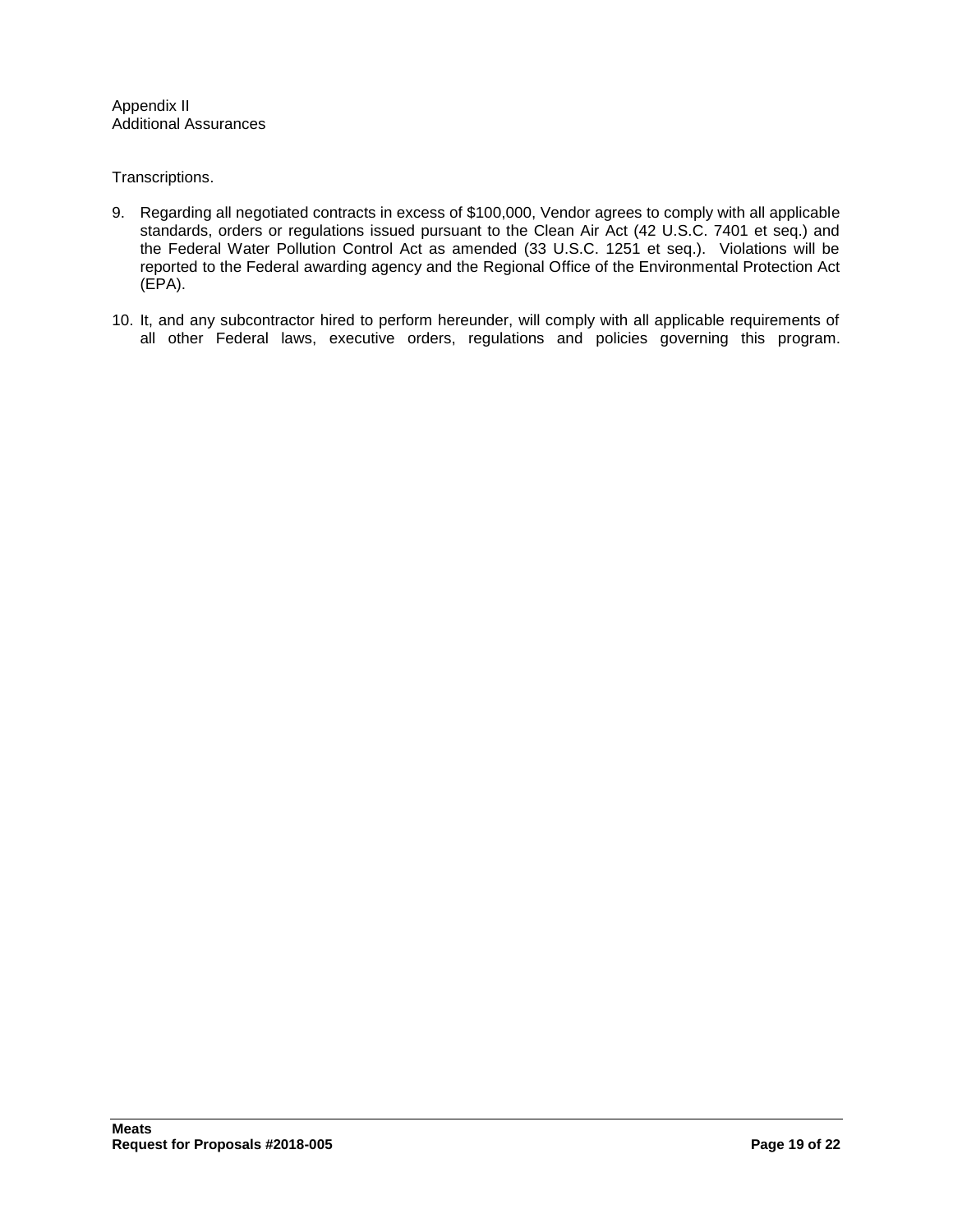#### **EXHIBIT C**

# **REQUEST RESPONSE SUBMITTAL FORM**

| <b>NHA Request #</b>                                                                                                                                                                                                                                   |  |  |  |  |
|--------------------------------------------------------------------------------------------------------------------------------------------------------------------------------------------------------------------------------------------------------|--|--|--|--|
| The undersigned hereby proposes to furnish all services necessary to completely fulfill the Scope of<br>Services, without restriction. The total amount in <b>Exhibit A</b> of the RFP equals \$                                                       |  |  |  |  |
| Respondent Name (Please Print) ________________________Business Address:<br><u> 1980 - Jan Samuel Barbara, martin d</u>                                                                                                                                |  |  |  |  |
| [ ] Proprietorship [ ] Partnership [ ] Corporation [ ] LLC [ ] LLP FEIN #__________________________                                                                                                                                                    |  |  |  |  |
| If Partnership, list all general partner(s)                                                                                                                                                                                                            |  |  |  |  |
|                                                                                                                                                                                                                                                        |  |  |  |  |
| Primary contact for the Request Process [1986] [2012] [2012] [2012] [2012] [2012] [2012] [2012] [2012] [2012] [                                                                                                                                        |  |  |  |  |
|                                                                                                                                                                                                                                                        |  |  |  |  |
| Can Respondent commence work on the start date in the Request? Y/N If no, when?                                                                                                                                                                        |  |  |  |  |
| Has the Specimen Contract attached to the Request been reviewed? Y / N<br>Are any terms unacceptable? $Y/N$ If yes, specify the terms                                                                                                                  |  |  |  |  |
|                                                                                                                                                                                                                                                        |  |  |  |  |
|                                                                                                                                                                                                                                                        |  |  |  |  |
|                                                                                                                                                                                                                                                        |  |  |  |  |
| <b>CERTIFICATION</b>                                                                                                                                                                                                                                   |  |  |  |  |
| I declare that the foregoing is true and correct and that I am authorized to make this representation and<br>submit the attached Response to NHA's Request #_______________ on behalf of<br><u> 1989 - Johann Barn, amerikansk politiker (d. 1989)</u> |  |  |  |  |
|                                                                                                                                                                                                                                                        |  |  |  |  |
| Signature                                                                                                                                                                                                                                              |  |  |  |  |

Type or Print Name

\_\_\_\_\_\_\_\_\_\_\_\_\_\_\_\_\_\_\_\_\_\_\_\_\_\_\_\_\_\_\_\_\_\_\_\_\_\_\_\_\_\_\_\_\_\_\_\_\_\_\_\_\_\_\_\_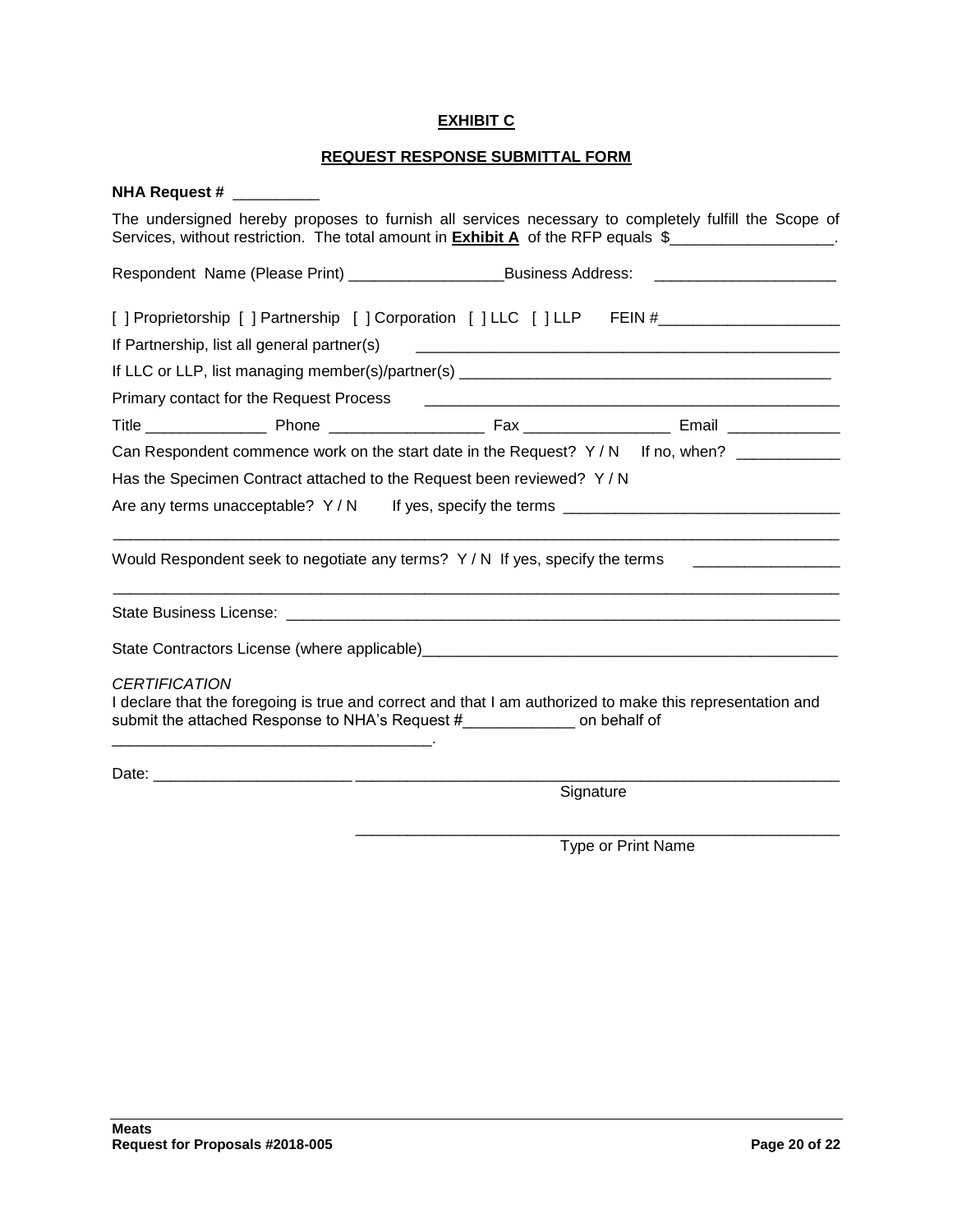#### **EXHIBIT D**

| <b>Vendor References Form</b>                                                                                                                                            |                                                                                                        |  |  |  |
|--------------------------------------------------------------------------------------------------------------------------------------------------------------------------|--------------------------------------------------------------------------------------------------------|--|--|--|
|                                                                                                                                                                          |                                                                                                        |  |  |  |
| within the past three (3) years. The purpose for the references is to enable NHA to judge the<br>responsibility, experience, skill, and business standing of the bidder. | Please provide a minimum of three (3) references where work of a similar size and nature was performed |  |  |  |
|                                                                                                                                                                          |                                                                                                        |  |  |  |
|                                                                                                                                                                          |                                                                                                        |  |  |  |
|                                                                                                                                                                          |                                                                                                        |  |  |  |
|                                                                                                                                                                          |                                                                                                        |  |  |  |
|                                                                                                                                                                          |                                                                                                        |  |  |  |
|                                                                                                                                                                          |                                                                                                        |  |  |  |
|                                                                                                                                                                          |                                                                                                        |  |  |  |
|                                                                                                                                                                          |                                                                                                        |  |  |  |
|                                                                                                                                                                          |                                                                                                        |  |  |  |
|                                                                                                                                                                          |                                                                                                        |  |  |  |
|                                                                                                                                                                          |                                                                                                        |  |  |  |
|                                                                                                                                                                          |                                                                                                        |  |  |  |
|                                                                                                                                                                          |                                                                                                        |  |  |  |
|                                                                                                                                                                          |                                                                                                        |  |  |  |
|                                                                                                                                                                          |                                                                                                        |  |  |  |
|                                                                                                                                                                          |                                                                                                        |  |  |  |
|                                                                                                                                                                          |                                                                                                        |  |  |  |
|                                                                                                                                                                          |                                                                                                        |  |  |  |